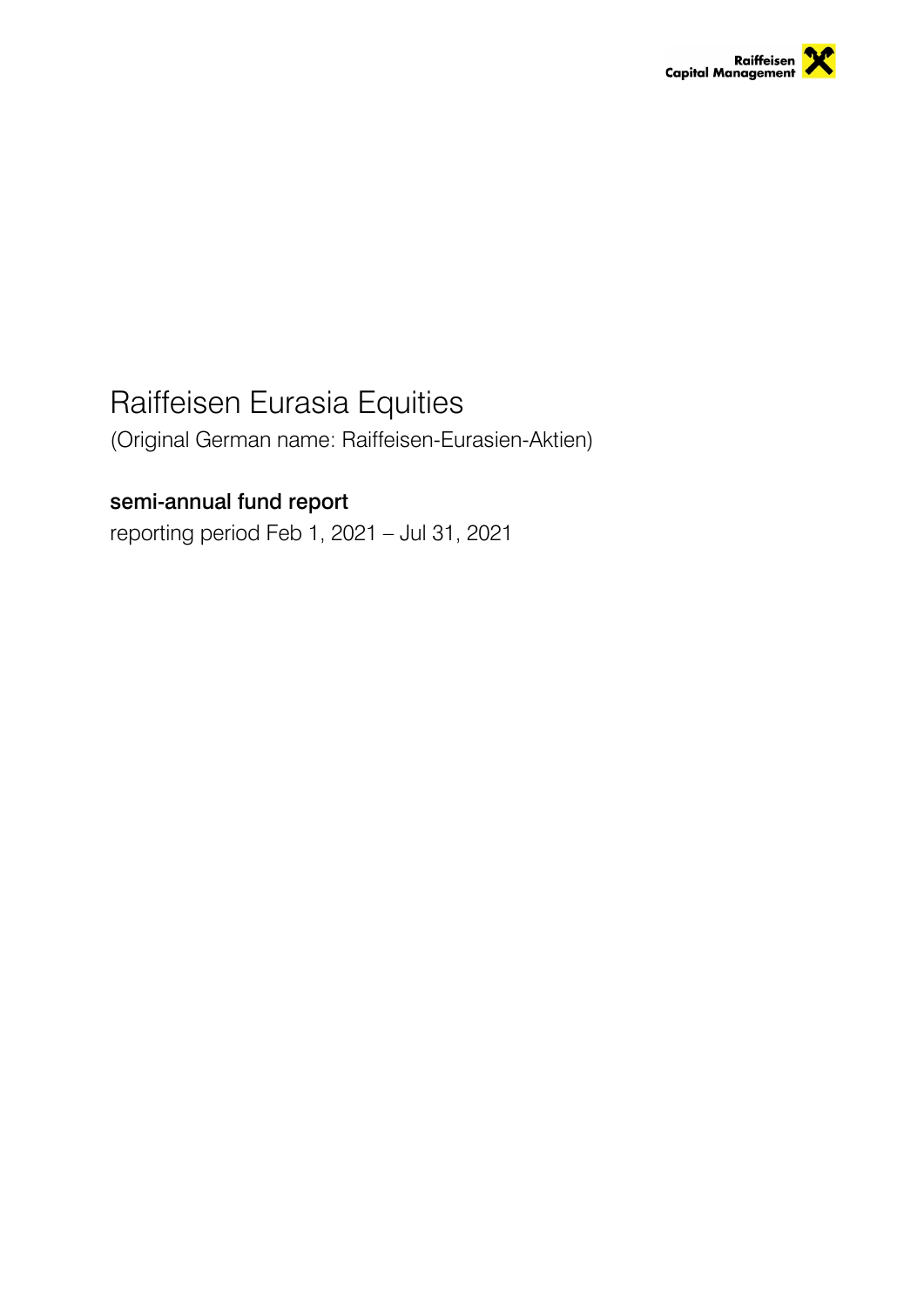

# Table of contents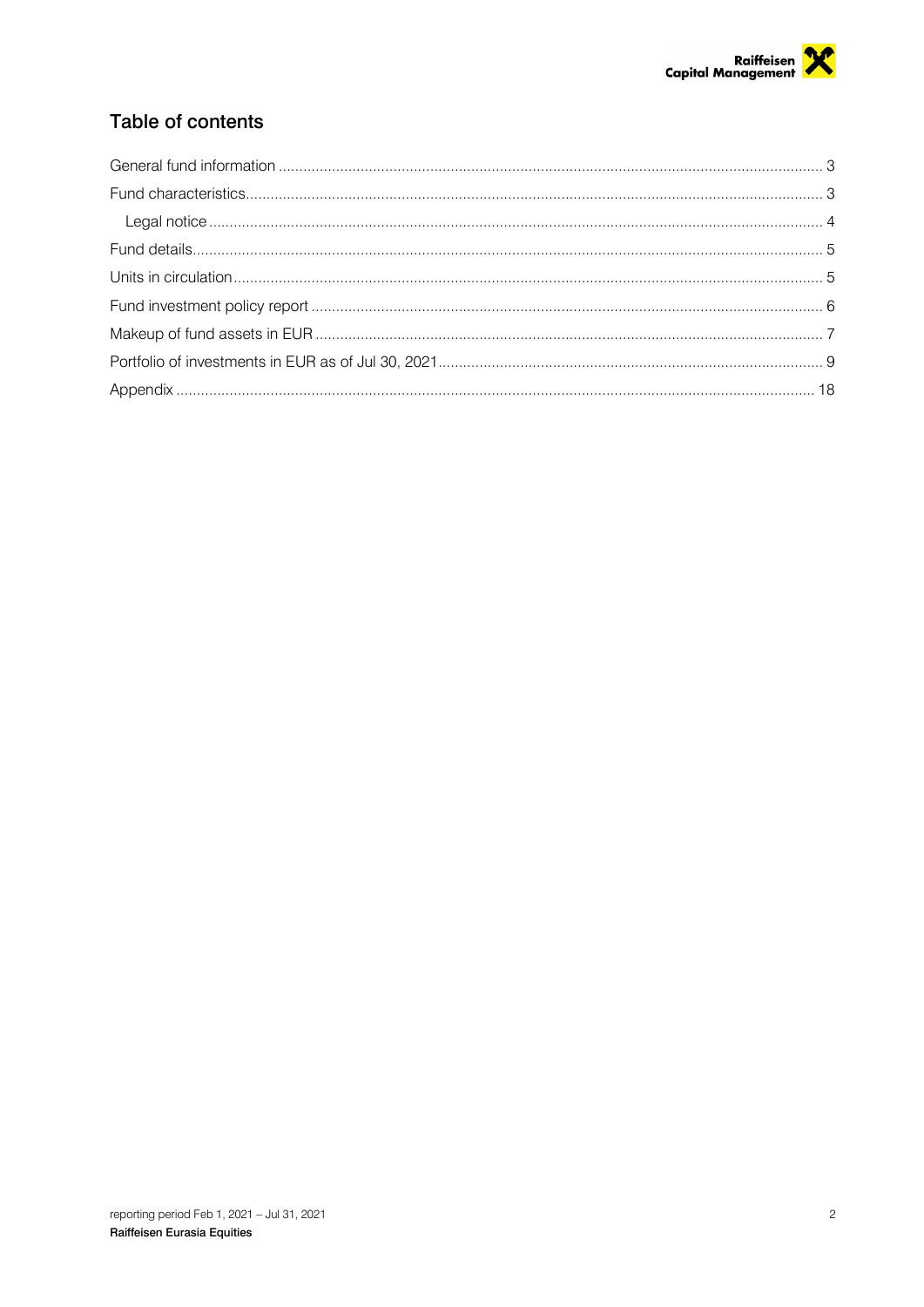# Report for the reporting period from Feb 1, 2021 to Jul 31, 2021

# <span id="page-2-0"></span>General fund information

| <b>ISIN</b>  | Tranche                              | Income class                            | Currency   | Launch date  |
|--------------|--------------------------------------|-----------------------------------------|------------|--------------|
| AT0000745856 | Raiffeisen Eurasia Equities (R) A    | income-distributing                     | <b>EUR</b> | May 2, 2000  |
| AT0000A1TVW8 | Raiffeisen Eurasia Equities (RZ) A   | income-distributing                     | <b>EUR</b> | Apr 3, 2017  |
| AT0000745864 | Raiffeisen Eurasia Equities (R) T    | income-retaining                        | <b>EUR</b> | May 2, 2000  |
| AT0000A1TVV0 | Raiffeisen Eurasia Equities (RZ) T   | income-retaining                        | <b>EUR</b> | Apr 3, 2017  |
| AT0000A0EYC8 | Raiffeisen Eurasia Equities (I) VTA  | full income-retaining (outside Austria) | <b>EUR</b> | Jan 4, 2010  |
| AT0000745872 | Raiffeisen Eurasia Equities (R) VTA  | full income-retaining (outside Austria) | <b>EUR</b> | May 15, 2000 |
| AT0000A1TVX6 | Raiffeisen Eurasia Equities (RZ) VTA | full income-retaining (outside Austria) | <b>EUR</b> | Apr 3, 2017  |

# <span id="page-2-1"></span>Fund characteristics

| Fund currency                          | <b>EUR</b>                                                                         |
|----------------------------------------|------------------------------------------------------------------------------------|
| Financial year                         | Feb 1 - Jan 31                                                                     |
| Distribution/payment/reinvestment date | Apr 15                                                                             |
| Type of fund                           | Investment fund pursuant to § 2 of the Austrian Investment Fund Act, InvFG (UCITS) |
| Effective management fee for the fund  | I-Tranche (EUR): 0.900 %                                                           |
|                                        | R-Tranche (EUR): 2.000 %                                                           |
|                                        | RZ-Tranche (EUR): 0.900 %                                                          |
| Max. management fee for subfunds       | 2.000 % (excluding any performance-related fee)                                    |
| Custodian bank                         | Raiffeisen Bank International AG                                                   |
| Management company                     | Raiffeisen Kapitalanlage-Gesellschaft m.b.H.                                       |
|                                        | Mooslackengasse 12, A-1190 Vienna                                                  |
|                                        | Tel. +43 1 71170-0                                                                 |
|                                        | Fax +43 1 71170-761092                                                             |
|                                        | www.rcm.at                                                                         |
|                                        | Companies register number: 83517 w                                                 |
| Fund management                        | Raiffeisen Kapitalanlage-Gesellschaft m.b.H.                                       |
| Auditor                                | <b>KPMG Austria GmbH</b>                                                           |

The fund is actively managed without reference to a benchmark.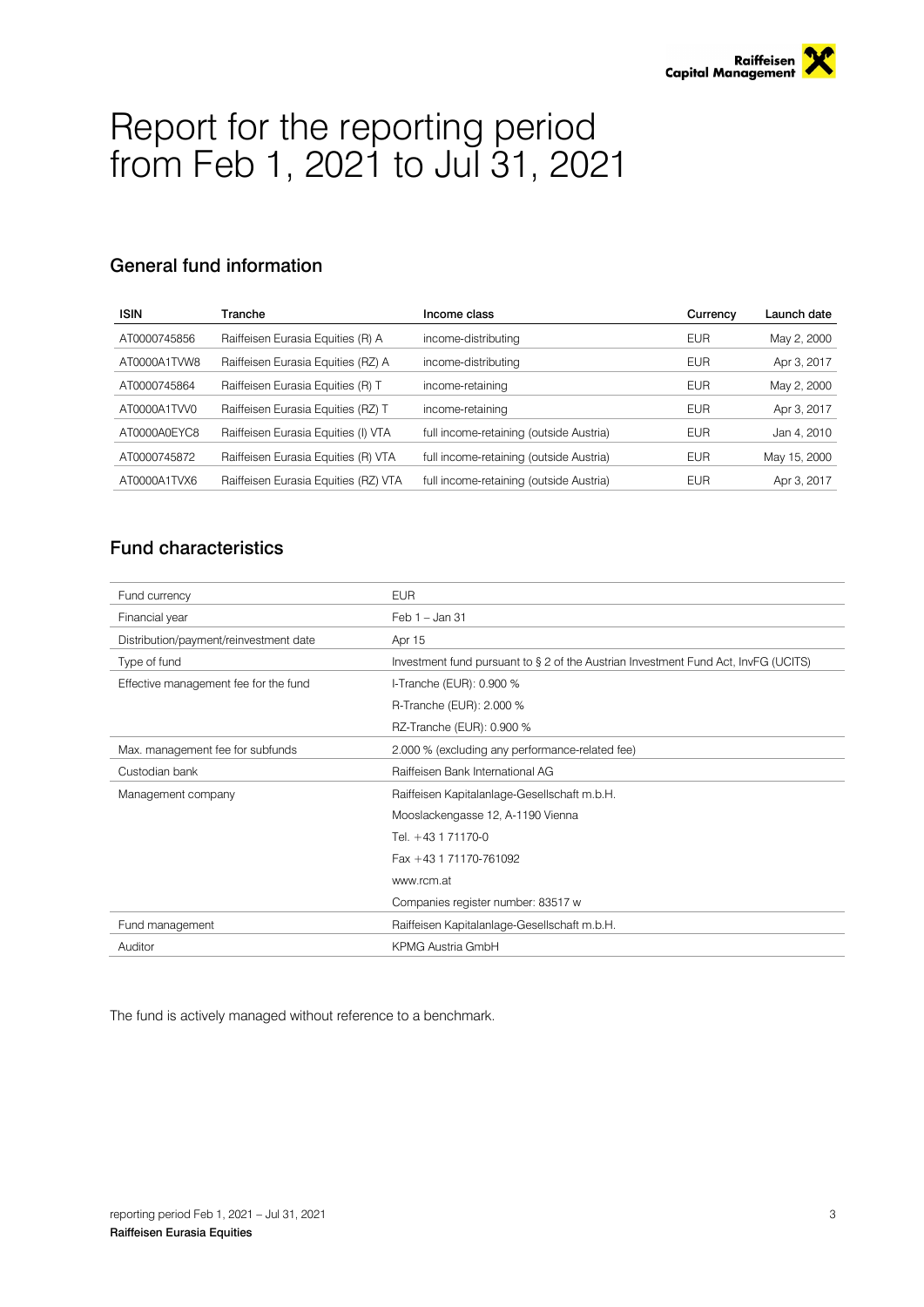

#### <span id="page-3-0"></span>Legal notice

The software used performs calculations on the basis of more than the two decimal places displayed. Minor discrepancies cannot be ruled out due to further calculations using published results.

The value of a unit is calculated by dividing the entire value of the investment fund inclusive of its income by the number of units. The total value of the investment fund is calculated on the basis of the current market prices of the securities, money market instruments and subscription rights in the fund plus the value of the fund's financial investments, cash holdings, credit balances, receivables and other rights net of its payables. That value will be calculated by the custodian bank.

The net assets are calculated in accordance with the following principles:

- a) The value of assets quoted or traded on a stock exchange or other regulated market shall be determined, in principle, on the basis of the most recently available price.
- b) Where an asset is not quoted or traded on a stock market or another regulated market or where the price for an asset quoted or traded on a stock market or another regulated market does not appropriately reflect its actual market value, the prices provided by reliable data providers or, alternatively, market prices for equivalent securities or other recognized market valuation methods shall be used.

Raiffeisen KAG calculates performance based on the published fund price, using the OeKB methodology. Individual costs – such as transaction fees, the subscription fee (not exceeding 0.00 %), the redemption fee (not exceeding 0.00 %) or custody charges of the investor – and taxes are not included in the performance calculation. These would reduce the performance if they were included. Past value is not a reliable indicator of the fund's future performance.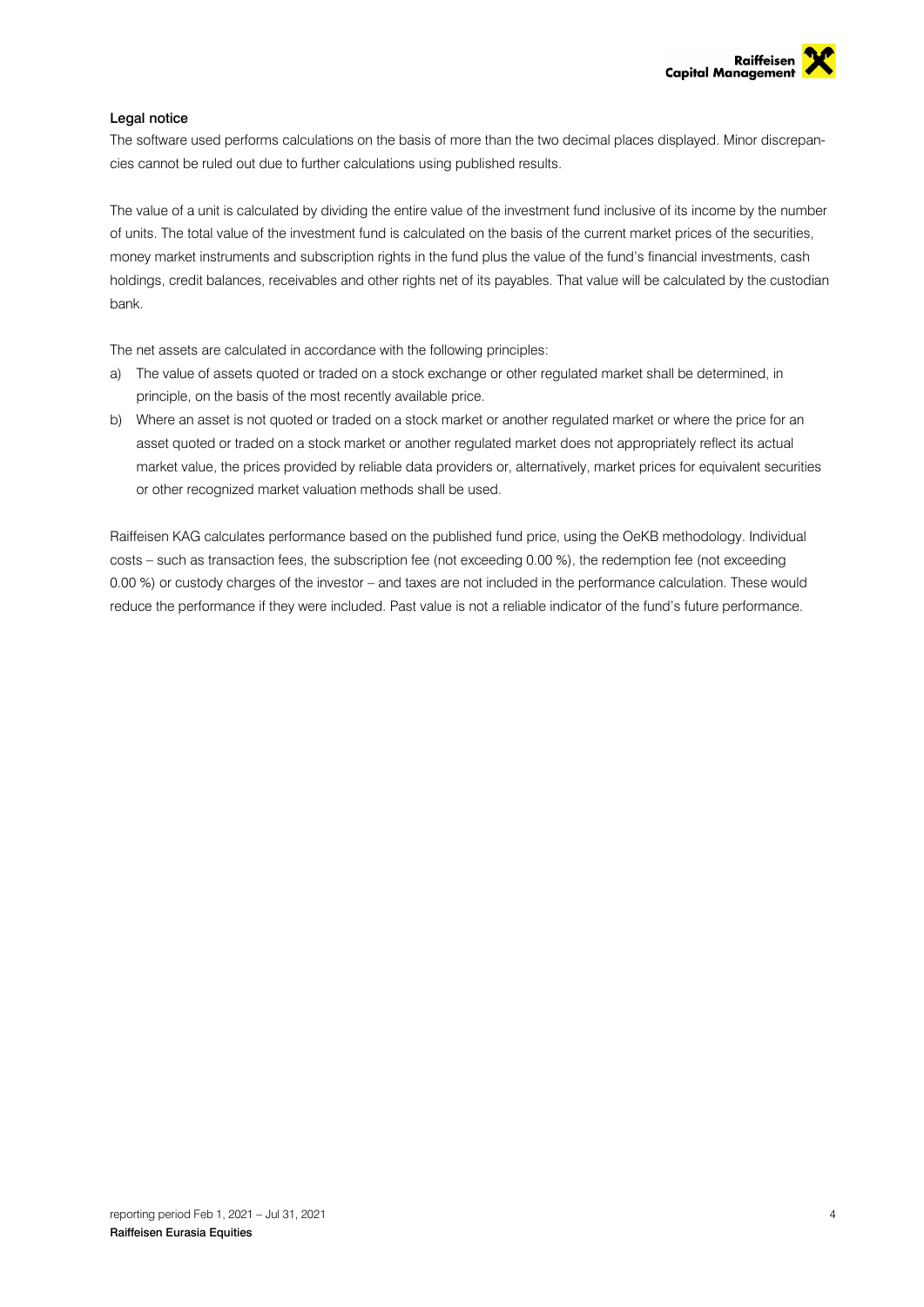#### Dear unitholder,

Raiffeisen Kapitalanlage-Gesellschaft m.b.H. is pleased to present its semi-annual fund report for Raiffeisen Eurasia Equities for the reporting period from Feb 1, 2021 to Jul 31, 2021. The accounting is based on the price calculation as of Jul 30, 2021.

## <span id="page-4-0"></span>Fund details

|                                                                   | Jan 31, 2021   | Jul 31, 2021   |
|-------------------------------------------------------------------|----------------|----------------|
| Total fund assets in EUR                                          | 447,660,279.51 | 445,949,160.45 |
| Net asset value/distributing units (R) (AT0000745856) in EUR      | 191.81         | 193.26         |
| Issue price/distributing units (R) (AT0000745856) in EUR          | 201.40         | 193.26         |
| Net asset value/distributing units (RZ) (AT0000A1TVW8) in EUR     | 110.22         | 111.45         |
| Issue price/distributing units (RZ) (AT0000A1TVW8) in EUR         | 110.22         | 111.45         |
| Net asset value/reinvested units (R) (AT0000745864) in EUR        | 249.72         | 254.36         |
| Issue price/reinvested units (R) (AT0000745864) in EUR            | 262.21         | 254.36         |
| Net asset value/reinvested units (RZ) (AT0000A1TVV0) in EUR       | 117.27         | 119.87         |
| Issue price/reinvested units (RZ) (AT0000A1TVV0) in EUR           | 117.27         | 119.87         |
| Net asset value/fully reinvestet units (I) (AT0000A0EYC8) in EUR  | 306.94         | 315.29         |
| Issue price/fully reinvested units (I) (AT0000A0EYC8) in EUR      | 322.29         | 315.29         |
| Net asset value/fully reinvestet units (R) (AT0000745872) in EUR  | 271.66         | 277.54         |
| Issue price/fully reinvested units (R) (AT0000745872) in EUR      | 285.24         | 277.54         |
| Net asset value/fully reinvestet units (RZ) (AT0000A1TVX6) in EUR | 122.57         | 125.90         |
| Issue price/fully reinvested units (RZ) (AT0000A1TVX6) in EUR     | 122.57         | 125.90         |

## <span id="page-4-1"></span>Units in circulation

|                            | Units in circulation on | <b>Sales</b> | Repurchases   | Units in circulation on |
|----------------------------|-------------------------|--------------|---------------|-------------------------|
|                            | Jan 31, 2021            |              |               | Jul 31, 2021            |
| AT0000745856 (R) A         | 166,126.870             | 18.395.473   | $-25,144.075$ | 159,378.268             |
| AT0000A1TVW8 (RZ) A        | 5,134.791               | 622.827      | $-193.316$    | 5.564.302               |
| AT0000745864 (R) T         | 1,172,247.450           | 57,452.999   | -78.820.466   | 1,150,879.983           |
| AT0000A1TVV0 (RZ) T        | 159.302.986             | 22.249.191   | $-12.585.832$ | 168.966.345             |
| AT0000A0EYC8 (I) VTA       | 1.213.721               | 0.000        | $-1.622$      | 1,212.099               |
| AT0000745872 (R) VTA       | 380.723.827             | 31.364.593   | $-47.650.106$ | 364.438.314             |
| AT0000A1TVX6 (RZ) VTA      | 10.000                  | 0.000        | 0.000         | 10.000                  |
| Total units in circulation |                         |              |               | 1,850,449.311           |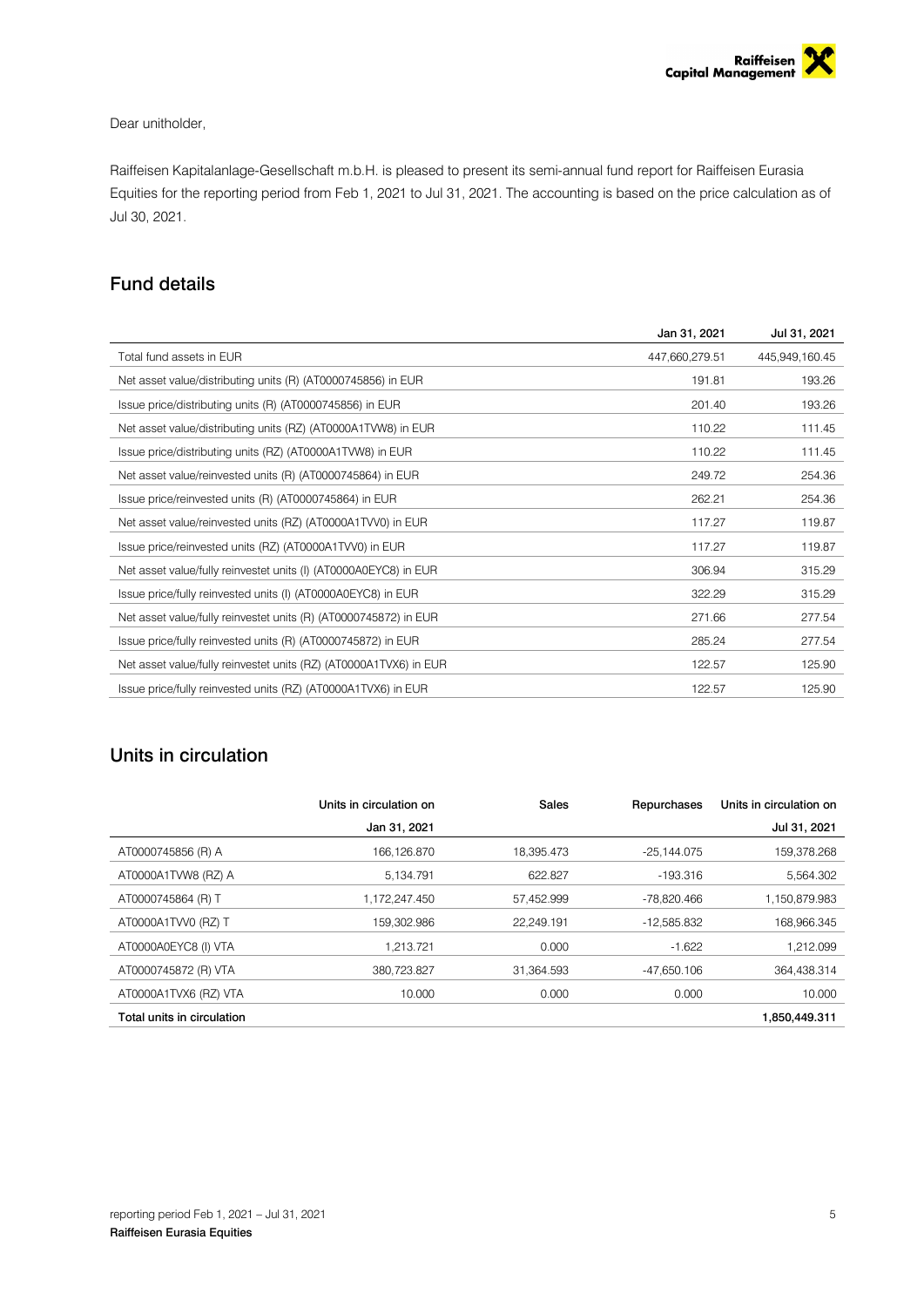

# <span id="page-5-0"></span>Fund investment policy report

In the period under review, stock markets in the Eurasian countries followed different trends on a euro basis. The stock markets in Russia and India realized the strongest price gains. Losses were recorded by the Chinese, Turkish and Indonesian markets. The Russian market followed a positive trend. Many commodities stocks benefited from rising commodity prices triggered by the accelerating global economy and the termination of lockdowns. Local consumer demand also performed better than expected, and Russia's bank stocks emerged almost unscathed from the coronavirus crisis. A negative trend dominated on the Chinese market, mainly due to regulatory interventions made by the Chinese government in a number of industries, especially in the technology sector. These included harsh curtailments of tutoring companies and penalties imposed on big tech stocks by the competition authority due to abuses of market power and infringements of consumer rights. After most countries went into recession in 2020 due to the coronavirus crisis, economists expect a strong rebound of economic growth in the Eurasian countries this year. Growth of approx. 10 % is predicted for India, 9 % for China, 5 % for Malaysia, Philippines & Turkey, 4 % for Russia, 3 % for Indonesia and 2 % for Thailand. At the country level, India accounted for the fund's largest absolute weighting in the period, followed by China and the ASEAN countries. At the sector level, the fund's key commitments were financial, energy and commodities stocks. The fund increased Indian industrial stocks and Malaysian telecommunications stocks while reducing Chinese technology enterprises and Turkish financial companies.

Securities lending transactions were entered into in order to generate additional income.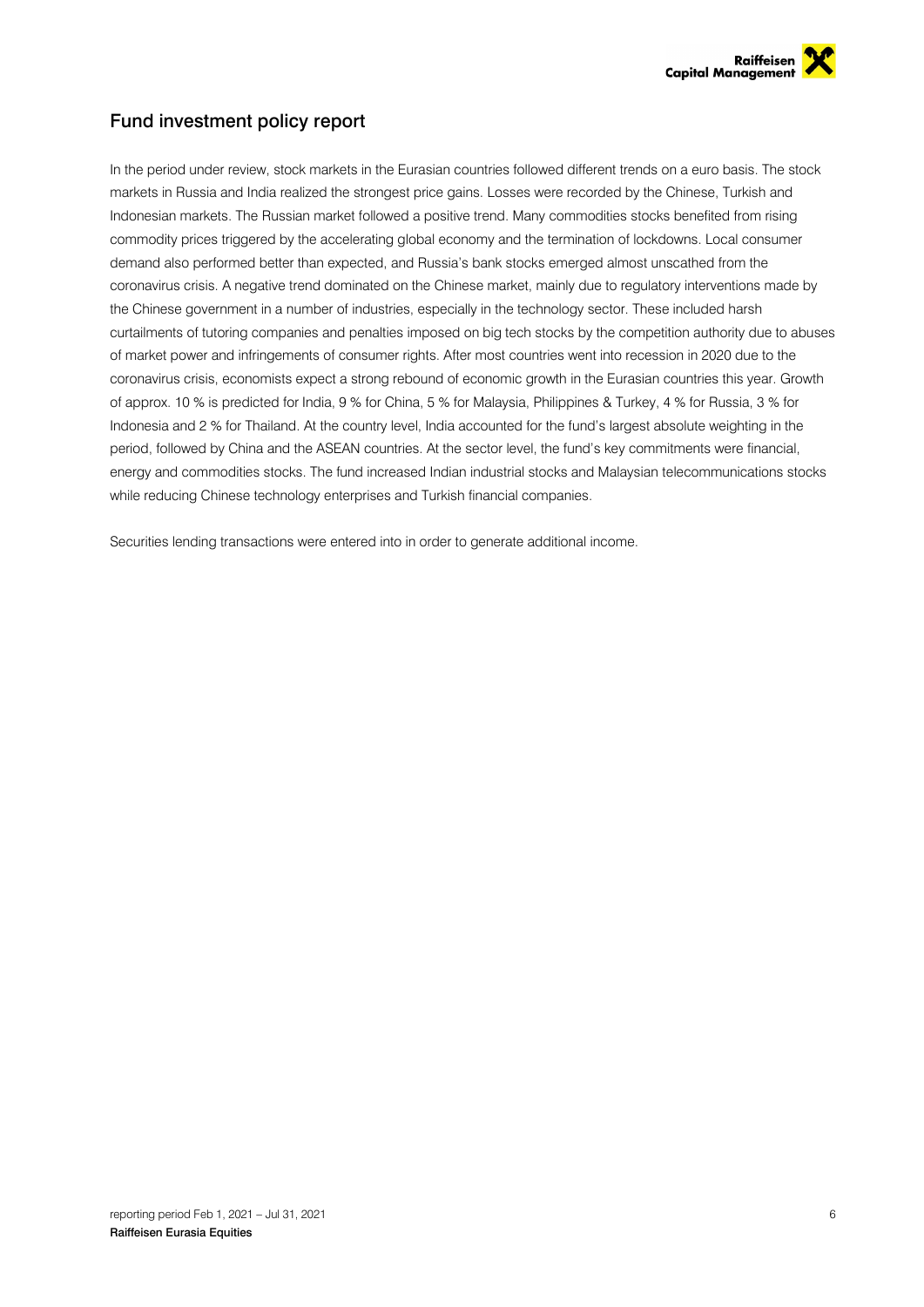

# <span id="page-6-0"></span>Makeup of fund assets in EUR

Any discrepancies in terms of the market value or the share of the fund assets result from rounding-off.

UCITS refers to units in an undertaking for collective investment in transferable securities

- § 166 InvFG refers to units in investment funds in the form of "other asset portfolios"
- § 166 (1) item 2 InvFG refers to units in special funds

§ 166 (1) item 3 InvFG refers to units in undertakings for collective investment in transferable securities pursuant to § 166 (1) item 3 InvFG (such as alternative investments/hedge funds)

§ 166 (1) item 4 InvFG refers to units in real estate funds

| Type of security                                | <b>OGAW/§ 166</b> |            | Currency Market value in EUR | Share of fund |
|-------------------------------------------------|-------------------|------------|------------------------------|---------------|
|                                                 |                   |            |                              | assets        |
|                                                 |                   |            |                              |               |
| Equities                                        |                   | <b>GBP</b> | 2,820,662.08                 | 0.63%         |
| Equities                                        |                   | <b>HKD</b> | 80,480,453.20                | 18.05%        |
| Equities                                        |                   | <b>IDR</b> | 23,974,610.19                | 5.38 %        |
| Equities                                        |                   | <b>INR</b> | 120,885,459.52               | 27.11 %       |
| Equities                                        |                   | <b>MYR</b> | 28,804,143.54                | 6.46 %        |
| Equities                                        |                   | PHP        | 17,149,017.47                | 3.85 %        |
| Equities                                        |                   | <b>RUB</b> | 71,571,284.06                | 16.05%        |
| Equities                                        |                   | <b>THB</b> | 28,362,173.56                | 6.36%         |
| Equities                                        |                   | <b>TRY</b> | 17,639,010.97                | 3.96 %        |
| Equities                                        |                   | <b>USD</b> | 75,410.83                    | 0.02%         |
| <b>Total Equities</b>                           |                   |            | 391,762,225.42               | 87.85%        |
|                                                 |                   |            |                              |               |
| <b>Equities ADR</b>                             |                   | <b>RUB</b> | 208,514.85                   | 0.05%         |
| <b>Equities ADR</b>                             |                   | <b>USD</b> | 19,004,683.12                | 4.26 %        |
| <b>Total Equities ADR</b>                       |                   |            | 19,213,197.97                | 4.31%         |
|                                                 |                   |            |                              |               |
| <b>Equities GDR</b>                             |                   | <b>RUB</b> | 3,090,164.87                 | 0.69%         |
| <b>Equities GDR</b>                             |                   | <b>USD</b> | 3,044,362.82                 | 0.68%         |
| <b>Total Equities GDR</b>                       |                   |            | 6,134,527.69                 | 1.38%         |
|                                                 |                   |            |                              |               |
| Exchange-traded-funds                           | <b>OGAW</b>       | <b>EUR</b> | 10,553,402.10                | 2.37 %        |
| Total Exchange-traded-funds                     |                   |            | 10,553,402.10                | 2.37%         |
|                                                 |                   |            |                              |               |
| Investment certificates Raiffeisen              | <b>OGAW</b>       | <b>EUR</b> | 14,536,320.00                | 3.26 %        |
| <b>Total Investment certificates Raiffeisen</b> |                   |            | 14,536,320.00                | 3.26%         |
|                                                 |                   |            |                              |               |
| <b>Total securities</b>                         |                   |            | 442,199,673.18               | 99.16%        |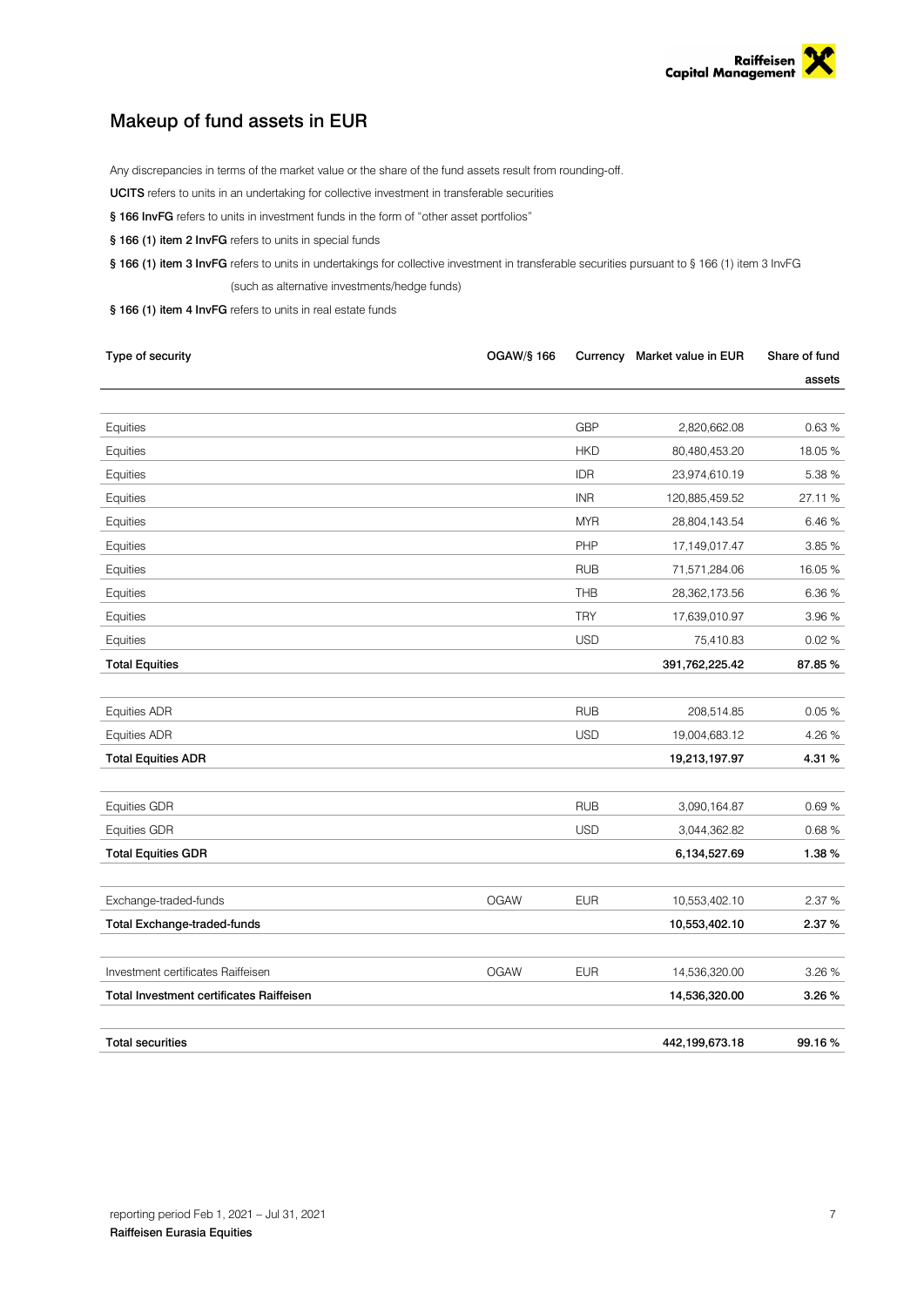

| Type of security                                  | OGAW/§ 166 | Currency | Market value in EUR | Share of fund |
|---------------------------------------------------|------------|----------|---------------------|---------------|
|                                                   |            |          |                     | assets        |
| <b>Bank balances/liabilities</b>                  |            |          |                     |               |
| Bank balances/liabilities in fund currency        |            |          | 2,004,372.51        | 0.45%         |
| Bank balances/liabilities in foreign currency     |            |          | 825,586.82          | 0.19%         |
| Total bank balances/liabilities                   |            |          | 2,829,959.33        | 0.63%         |
| Accruals and deferrals                            |            |          |                     |               |
| Interest claims (on securities and bank balances) |            |          | $-275.89$           | $-0.00%$      |
| Dividends receivable                              |            |          | 1,838,992.25        | 0.41%         |
| Total accruals and deferrals                      |            |          | 1,838,716.36        | 0.41%         |
| Other items                                       |            |          |                     |               |
| Various fees                                      |            |          | $-919,188.42$       | $-0.21%$      |
| Total other items                                 |            |          | -919,188.42         | $-0.21%$      |
| <b>Total fund assets</b>                          |            |          | 445,949,160.45      | 100.00%       |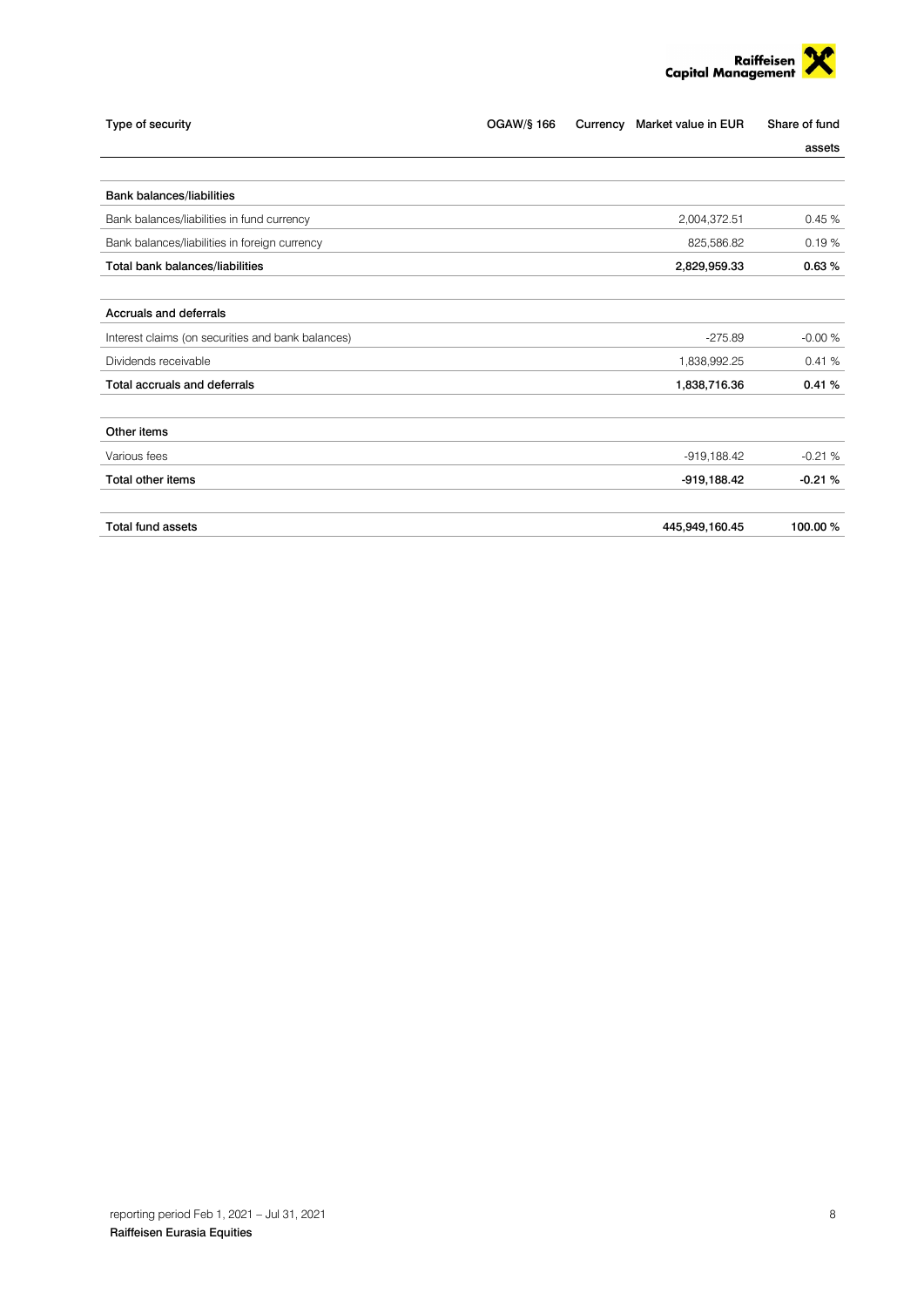### Portfolio of investments in EUR as of Jul 30, 2021

Dates indicated for securities refer to the issue and redemption dates. An issuer's right of premature redemption (where applicable) is not specified.

The securities marked with a "Y" have an open-ended maturity (is perpetual). The price for forward exchange transactions is indicated in the relevant counter currency for the currency in question.

Any discrepancies in terms of the market value or the share of the fund assets result from rounding-off.

UCITS refers to units in an undertaking for collective investment in transferable securities

§ 166 InvFG refers to units in investment funds in the form of "other asset portfolios"

§ 166 (1) item 2 InvFG refers to units in special funds

§ 166 (1) item 3 InvFG refers to units in undertakings for collective investment in transferable securities pursuant to § 166 (1) item 3 InvFG (such as alternative investments/hedge funds)

§ 166 (1) item 4 InvFG refers to units in real estate funds

<span id="page-8-0"></span>

| Type of security | OGAW/§ 166   ISIN |              | <b>Security title</b>             | Currency   | Volume     | Purchases                            | Sales     | Pool-/        |               | Price   Market value in | Share of fund |
|------------------|-------------------|--------------|-----------------------------------|------------|------------|--------------------------------------|-----------|---------------|---------------|-------------------------|---------------|
|                  |                   |              |                                   |            | Units/Nom. | In period under review<br>Units/Nom. |           | ILB<br>Factor |               | EUR                     | assets        |
| Equities         |                   | JE00B6T5S470 | POLYMETAL INTERNATIONAL PLC POLY  | GBP        | 154.000    | 69.000                               | 40.000    |               | 15.575000     | 2.820.662.08            | 0.63%         |
| Equities         |                   | KYG017191142 | ALIBABA GROUP HOLDING LTD 9988    | <b>HKD</b> | 675,000    | 675,000                              |           |               | 197.300000    | 14,418,845.11           | 3.23%         |
| Equities         |                   | CNE1000001Z5 | BANK OF CHINA LTD-H 3988          | <b>HKD</b> | 7,379,000  |                                      | 710,000   |               | 2.700000      | 2,157,053.38            | 0.48%         |
| Equities         |                   | CNE100000296 | BYD CO LTD-H 1211                 | <b>HKD</b> | 104,500    | 65.000                               | 79,500    |               | 231.000000    | 2,613,532.40            | 0.59%         |
| Equities         |                   | CNE1000002H1 | CHINA CONSTRUCTION BANK-H 939     | <b>HKD</b> | 6,315,600  |                                      | 520,000   |               | 5.410000      | 3,699,231.41            | 0.83%         |
| Equities         |                   | BMG2109G1033 | CHINA GAS HOLDINGS LTD 384        | <b>HKD</b> | 637,000    | 637,000                              |           |               | 23.550000     | 1,624,164.31            | 0.36%         |
| Equities         |                   | CNE1000002L3 | CHINA LIFE INSURANCE CO-H 2628    | <b>HKD</b> | 477.000    | 260,000                              | 1.020.000 |               | 13.040000     | 673,434.85              | 0.15%         |
| Equities         |                   | KYG211081248 | CHINA MEDICAL SYSTEM HOLDING 867  | <b>HKD</b> | 850,000    | 850,000                              |           |               | 17.260000     | 1,588,398.01            | 0.36%         |
| Equities         |                   | KYG210961051 | CHINA MENGNIU DAIRY CO 2319       | <b>HKD</b> | 445,000    | 445,000                              |           |               | 42.100000     | 2,028,344.53            | 0.45 %        |
| Equities         |                   | CNE1000002M  | CHINA MERCHANTS BANK-H 3968       | <b>HKD</b> | 410,000    |                                      | 50,000    |               | 61.150000     | 2,714,438.06            | 0.61%         |
| Equities         |                   | HK0291001490 | CHINA RESOURCES BEER HOLDING 291  | <b>HKD</b> | 340,000    | 86,000                               |           |               | 61.700000     | 2,271,243.51            | 0.51%         |
| Equities         |                   | KYG2108Y1052 | CHINA RESOURCES LAND LTD 1109     | <b>HKD</b> | 468,000    | 98,000                               | 180,000   |               | 27.900000     | 1,413,675.32            | 0.32%         |
| Equities         |                   | KYG2140A1076 | CIFI HOLDINGS GROUP CO LTD 884    | <b>HKD</b> | 1,180,000  |                                      | 1,070,000 |               | 4.840000      | 618,339.50              | 0.14%         |
| Equities         |                   | CNE1000002J7 | COSCO SHIPPING HOLDINGS CO-H 1919 | <b>HKD</b> | 1,220,000  | 1,220,000                            |           |               | 12.040000     | 1,590,325.18            | 0.36%         |
| Equities         |                   | KYG2453A1085 | COUNTRY GARDEN SERVICES HOLD 6098 | <b>HKD</b> | 325,000    | 29,000                               | 60,000    |               | 64.400000     | 2,266,046.65            | 0.51%         |
| Equities         |                   | KYG3066L1014 | ENN ENERGY HOLDINGS LTD 2688      | <b>HKD</b> | 156,000    |                                      | 30,000    |               | 162.700000    | 2,747,968.62            | 0.62%         |
| Equities         |                   | KYG3777B1032 | GEELY AUTOMOBILE HOLDINGS LT 175  | <b>HKD</b> | 653,000    | 832,000                              | 720,000   |               | 25.550000     | 1.806.357.49            | 0.41%         |
| Equities         |                   | KYG5496K1242 | LINING COLTD 2331                 | <b>HKD</b> | 341,500    |                                      | 86,000    |               | 85.550000     | 3,163,081.20            | 0.71%         |
| Equities         |                   | KYG5635P1090 | LONGFOR GROUP HOLDINGS LTD 960    | <b>HKD</b> | 283,500    |                                      | 107,000   |               | 39,200000     | 1,203,202.56            | 0.27%         |
| Equities         |                   | KYG596691041 | MEITUAN-CLASS B 3690              | <b>HKD</b> | 182,300    | 33,000                               | 31,700    |               | 228.400000    | 4,507,984.21            | 1.01%         |
| Equities         |                   | CNE1000003X6 | PING AN INSURANCE GROUP CO-H 2318 | <b>HKD</b> | 309,500    |                                      | 112,000   |               | 67.550000     | 2,263,526.72            | 0.51%         |
| Equities         |                   | KYG8586D1097 | SUNNY OPTICAL TECH 2382           | <b>HKD</b> | 100,500    | 32,000                               | 20,000    |               | 236.200000    | 2,570,073.68            | 0.58%         |
| Equities         |                   | KYG875721634 | TENCENT HOLDINGS LTD 700          | <b>HKD</b> | 262.714    | 15,800                               | 7.400     |               | 492.000000    | 13.994.195.54           | 3.14%         |
| Equities         |                   | KYG8918W1069 | TONGCHENG-ELONG HOLDINGS LTD 780  | <b>HKD</b> | 842,000    | 842,000                              |           |               | 18.120000     | 1,651,847.32            | 0.37%         |
| Equities         |                   | CNE1000004L9 | WEICHAI POWER CO LTD-H 2338       | <b>HKD</b> | 746,000    | 203,000                              | 210,000   |               | 16.960000     | 1,369,822.49            | 0.31%         |
| Equities         |                   | KYG970081173 | WUXI BIOLOGICS CAYMAN INC 2269    | <b>HKD</b> | 285,000    |                                      |           |               | 124.600000    | 3,844,700.56            | 0.86%         |
| Equities         |                   | KYG9829N1025 | XINYI SOLAR HOLDINGS LTD 968      | <b>HKD</b> | 1,028,000  | 1,028,000                            | 1,100,000 |               | 15.100000     | 1,680,620.59            | 0.38%         |
| Equities         |                   | ID1000122807 | ASTRA INTERNATIONAL TBK PT ASII   | <b>IDR</b> | 7,575,500  |                                      | 6.000.000 |               | 4.650.000000  | 2.046.632.16            | 0.46%         |
| Equities         |                   | ID1000109507 | BANK CENTRAL ASIA TBK PT BBCA     | <b>IDR</b> | 4.117.800  | 1,000,000                            |           |               | 30,200.000000 | 7,225,164.35            | 1.62%         |
| Equities         |                   | ID1000095003 | BANK MANDIRI PERSERO TBK PT BMRI  | <b>IDR</b> | 4,844,600  |                                      |           |               | 5,750.000000  | 1,618,457.53            | 0.36%         |
| Equities         |                   | ID1000118201 | BANK RAKYAT INDONESIA PERSER BBRI | <b>IDR</b> | 25,236,700 | 3.600.000                            |           |               | 3.770.000000  | 5.527.763.50            | 1.24 %        |

reporting period Feb 1, 2021 – Jul 31, 2021 9

Raiffeisen Eurasia Equities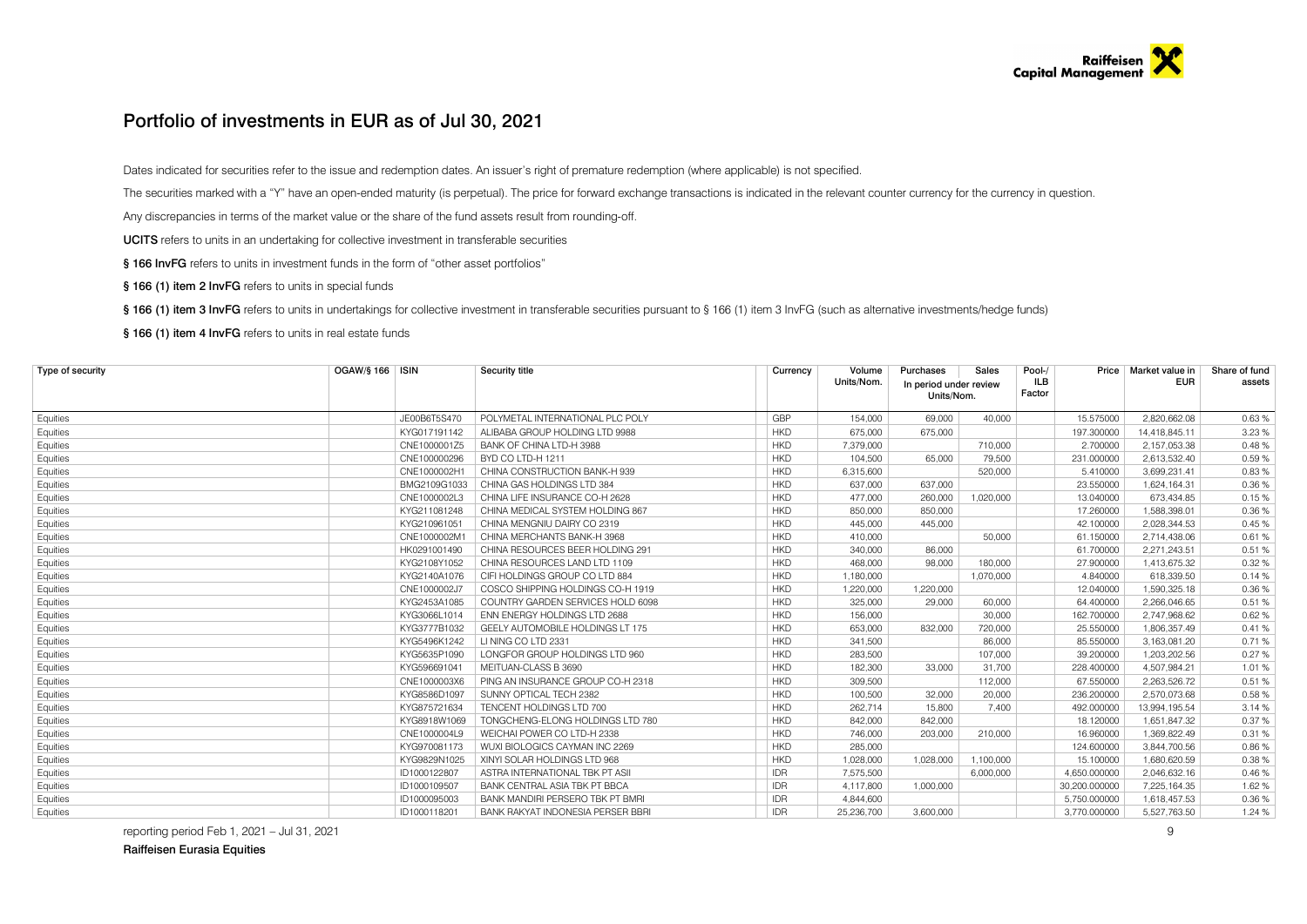

| Type of security | <b>OGAW/§ 166   ISIN</b> | Security title                     | Currency   | Volume<br>Units/Nom. | Purchases<br>In period under review<br>Units/Nom. | Sales   | Pool-/<br>ILB<br>Factor | Price   Market value in<br>EUR | Share of fund<br>assets |
|------------------|--------------------------|------------------------------------|------------|----------------------|---------------------------------------------------|---------|-------------------------|--------------------------------|-------------------------|
| Equities         | ID1000116700             | INDOFOOD CBP SUKSES MAKMUR TICBP   | <b>IDR</b> | 1,600,000            |                                                   |         | 8,350.000000            | 776,214.94                     | 0.17%                   |
| Equities         | ID1000108103             | JASA MARGA (PERSERO) TBK PT JSMR   | <b>IDR</b> | 4.223.400            |                                                   |         | 3.850.000000            | 944.709.94                     | 0.21%                   |
| Equities         | ID1000135700             | MITRA KELUARGA KARYASEHAT TB MIKA  | <b>IDR</b> | 8,264,100            |                                                   |         | 2,590.000000            | 1,243,571.80                   | 0.28%                   |
| Equities         | ID1000106800             | SEMEN INDONESIA PERSERO TBK SMGR   | <b>IDR</b> | 3,275,900            |                                                   |         | 8,025.000000            | 1,527,394.48                   | 0.34 %                  |
| Equities         | ID1000129000             | TELKOM INDONESIA PERSERO TBK TLKM  | <b>IDR</b> | 16,330,900           |                                                   |         | 3,230.000000            | 3,064,701.49                   | 0.69%                   |
| Equities         | INE372A01015             | APAR INDUSTRIES LTD APR            | <b>INR</b> | 700,000              |                                                   |         | 668.850000              | 5,303,282.59                   | 1.19%                   |
| Equities         | INE397D01024             | BHARTI AIRTEL LTD BHARTI           | <b>INR</b> | 550,000              |                                                   | 450.000 | 567.150000              | 3,533,284.63                   | 0.79%                   |
| Equities         | INE752H01013             | CARE RATINGS LTD CARE              | <b>INR</b> | 330,000              |                                                   |         | 723.100000              | 2,702,902.00                   | 0.61%                   |
| Equities         | INE059A01026             | CIPLA LTD CIPLA                    | <b>INR</b> | 273,400              |                                                   |         | 883.100000              | 2,734,805.17                   | 0.61%                   |
| Equities         | INE491A01021             | CITY UNION BANK LTD CUBK           | <b>INR</b> | 1,900,000            |                                                   |         | 150.250000              | 3,233,598.39                   | 0.73%                   |
| Equities         | INE169A01031             | COROMANDEL INTERNATIONAL LTD CRIN  | <b>INR</b> | 240,000              |                                                   |         | 864.500000              | 2,350,142.72                   | 0.53%                   |
| Equities         | INE089A01023             | DR. REDDY'S LABORATORIES DRRD      | <b>INR</b> | 45,000               |                                                   | 7,000   | 4,672.650000            | 2,381,736.78                   | 0.53%                   |
| Equities         | INE860A01027             | HCL TECHNOLOGIES LTD HCLT          | <b>INR</b> | 860,000              |                                                   | 160,000 | 1,007.600000            | 9,815,323.27                   | 2.20%                   |
| Equities         | INE038A01020             | HINDALCO INDUSTRIES LTD HNDL       | <b>INR</b> | 570,000              | 570,000                                           |         | 458.100000              | 2,957,693.35                   | 0.66%                   |
| Equities         | INE001A01036             | HOUSING DEVELOPMENT FINANCE HDFC   | <b>INR</b> | 413,300              |                                                   |         | 2,414.800000            | 11,304,843.91                  | 2.54 %                  |
| Equities         | INE090A01021             | <b>ICICI BANK LTD ICICIBC</b>      | <b>INR</b> | 1,752,500            |                                                   |         | 687.500000              | 13,647,362.49                  | 3.06%                   |
| Equities         | INE009A01021             | <b>INFOSYS LTD INFO</b>            | <b>INR</b> | 500,000              |                                                   | 70,000  | 1,617.000000            | 9,157,944.81                   | 2.05%                   |
| Equities         | INE571A01020             | IPCA LABORATORIES LTD IPCA         | <b>INR</b> | 115,000              |                                                   | 61,000  | 2,142.300000            | 2,790,590.59                   | 0.63%                   |
| Equities         | INE018A01030             | LARSEN & TOUBRO LTD LT             | <b>INR</b> | 386,600              | 78,300                                            |         | 1,596.000000            | 6,988,962.89                   | 1.57%                   |
| Equities         | INE101A01026             | MAHINDRA & MAHINDRA LTD MM         | <b>INR</b> | 313,800              |                                                   | 46,800  | 731.450000              | 2,599,893.64                   | 0.58%                   |
| Equities         | INE585B01010             | MARUTI SUZUKI INDIA LTD MSIL       | <b>INR</b> | 35,000               |                                                   | 6,600   | 6,993.500000            | 2,772,557.88                   | 0.62%                   |
| Equities         | INE745G01035             | MULTI COMMODITY EXCH INDIA MCX     | <b>INR</b> | 150,000              |                                                   | 35,100  | 1,610.250000            | 2,735,914.78                   | 0.61%                   |
| Equities         | INE603J01030             | PI INDUSTRIES LTD PI               | <b>INR</b> | 160,000              |                                                   | 20,000  | 2.947.250000            | 5,341,398.21                   | 1.20%                   |
| Equities         | INE002A01018             | RELIANCE INDUSTRIES LTD RIL        | <b>INR</b> | 404,000              |                                                   | 63,600  | 2,053.250000            | 9,395,960.76                   | 2.11%                   |
| Equities         | INE647A01010             | SRF LTD SRF                        | <b>INR</b> | 62,800               |                                                   | 17,200  | 7,931.650000            | 5,642,105.25                   | 1.27%                   |
| Equities         | INE062A01020             | STATE BANK OF INDIA SBIN           | <b>INR</b> | 1,400,000            |                                                   |         | 441.550000              | 7,002,061.53                   | 1.57%                   |
| Equities         | INE195A01028             | SUPREME INDUSTRIES LTD SI          | <b>INR</b> | 122,000              |                                                   | 20,000  | 2,079.150000            | 2,873,185.40                   | 0.64%                   |
| Equities         | INE467B01029             | TATA CONSULTANCY SVCS LTD TCS      | <b>INR</b> | 100,000              |                                                   | 31,359  | 3,195.800000            | 3,619,908.48                   | 0.81%                   |
| Equities         | MYL6888OO001             | AXIATA GROUP BERHAD AXIATA         | <b>MYR</b> | 1,000,000            |                                                   |         | 3.840000                | 762.320.71                     | 0.17%                   |
| Equities         | MYL1023OO000             | CIMB GROUP HOLDINGS BHD CIMB       | <b>MYR</b> | 1,918,300            |                                                   |         | 4.550000                | 1,732,744.06                   | 0.39%                   |
| Equities         | MYL7277OO006             | DIALOG GROUP BHD DLG               | <b>MYR</b> | 3,209,600            |                                                   |         | 2.840000                | 1,809,571.49                   | 0.41%                   |
| Equities         | MYL6947OO005             | DIGI.COM BHD DIGI                  | <b>MYR</b> | 1,000,000            |                                                   |         | 4.240000                | 841,729.12                     | 0.19%                   |
| Equities         | MYL3182OO002             | <b>GENTING BHD GENT</b>            | <b>MYR</b> | 1,283,100            |                                                   |         | 4.780000                | 1,217,572.68                   | 0.27%                   |
| Equities         | MYL5168OO009             | HARTALEGA HOLDINGS BHD HART        | <b>MYR</b> | 500,000              |                                                   |         | 7.150000                | 709,712.64                     | 0.16%                   |
| Equities         | MYL5819OO007             | HONG LEONG BANK BERHAD HLBK        | <b>MYR</b> | 500,000              |                                                   |         | 18.140000               | 1,800,585.64                   | 0.40%                   |
| Equities         | MYL1082OO006             | HONG LEONG FINANCIAL GROUP HLFG    | <b>MYR</b> | 180,000              | 180,000                                           |         | 17.160000               | 613,191.72                     | 0.14%                   |
| Equities         | MYL5225OO007             | IHH HEALTHCARE BHD IHH             | <b>MYR</b> | 1,000,000            |                                                   |         | 5.790000                | 1,149,436.70                   | 0.26%                   |
| Equities         | MYL1961OO001             | <b>IOI CORP BHD IOI</b>            | <b>MYR</b> | 1,400,000            | 1,400,000                                         |         | 3.700000                | 1,028,338.88                   | 0.23%                   |
| Equities         | MYL1155OO000             | MALAYAN BANKING BHD MAY            | <b>MYR</b> | 1,885,775            |                                                   |         | 8.040000                | 3,009,902.43                   | 0.67%                   |
| Equities         | MYL6012OO008             | MAXIS BHD MAXIS                    | <b>MYR</b> | 1,000,000            |                                                   |         | 4.320000                | 857,610.80                     | 0.19%                   |
| Equities         | MYL3816OO005             | MISC BHD MISC                      | <b>MYR</b> | 1,200,000            |                                                   |         | 6.720000                | 1,600,873.49                   | 0.36%                   |
| Equities         | MYL5183OO008             | PETRONAS CHEMICALS GROUP BHD PCHEM | <b>MYR</b> | 1,000,000            |                                                   |         | 8.110000                | 1,610,005.46                   | 0.36%                   |
| Equities         | MYL6033OO004             | PETRONAS GAS BHD PTG               | <b>MYR</b> | 250,000              |                                                   |         | 15.640000               | 776.217.18                     | 0.17%                   |
| Equities         | MYL8869OO009             | PRESS METAL ALUMINIUM HOLDIN PMAH  | <b>MYR</b> | 1,600,000            | 800,000                                           |         | 4.850000                | 1,540,523.10                   | 0.35%                   |
| Equities         | MYL1295OO004             | PUBLIC BANK BERHAD PBK             | <b>MYR</b> | 4,515,000            |                                                   |         | 3.990000                | 3,576,326.37                   | 0.80%                   |
| Equities         | MYL1066OO009             | RHB BANK BHD RHBBANK               | <b>MYR</b> | 700,000              | 700,000                                           |         | 5.170000                | 718,447.57                     | 0.16%                   |
| Equities         | MYL4197OO009             | SIME DARBY BERHAD SIME             | <b>MYR</b> | 3,620,900            |                                                   |         | 2.160000                | 1,552,661.47                   | 0.35 %                  |
| Equities         | MYL4863OO006             | TELEKOM MALAYSIA BHD T             | <b>MYR</b> | 700,000              | 700,000                                           |         | 5.990000                | 832,398.63                     | 0.19%                   |
| Equities         | MYL7113OO003             | TOP GLOVE CORP BHD TOPG            | <b>MYR</b> | 1,350,000            |                                                   |         | 3.970000                | 1,063,973.40                   | 0.24%                   |
| Equities         | PHY0486V1154             | AYALA CORPORATION AC               | PHP        | 304.400              |                                                   |         | 722,500000              | 3,678,299.14                   | 0.82%                   |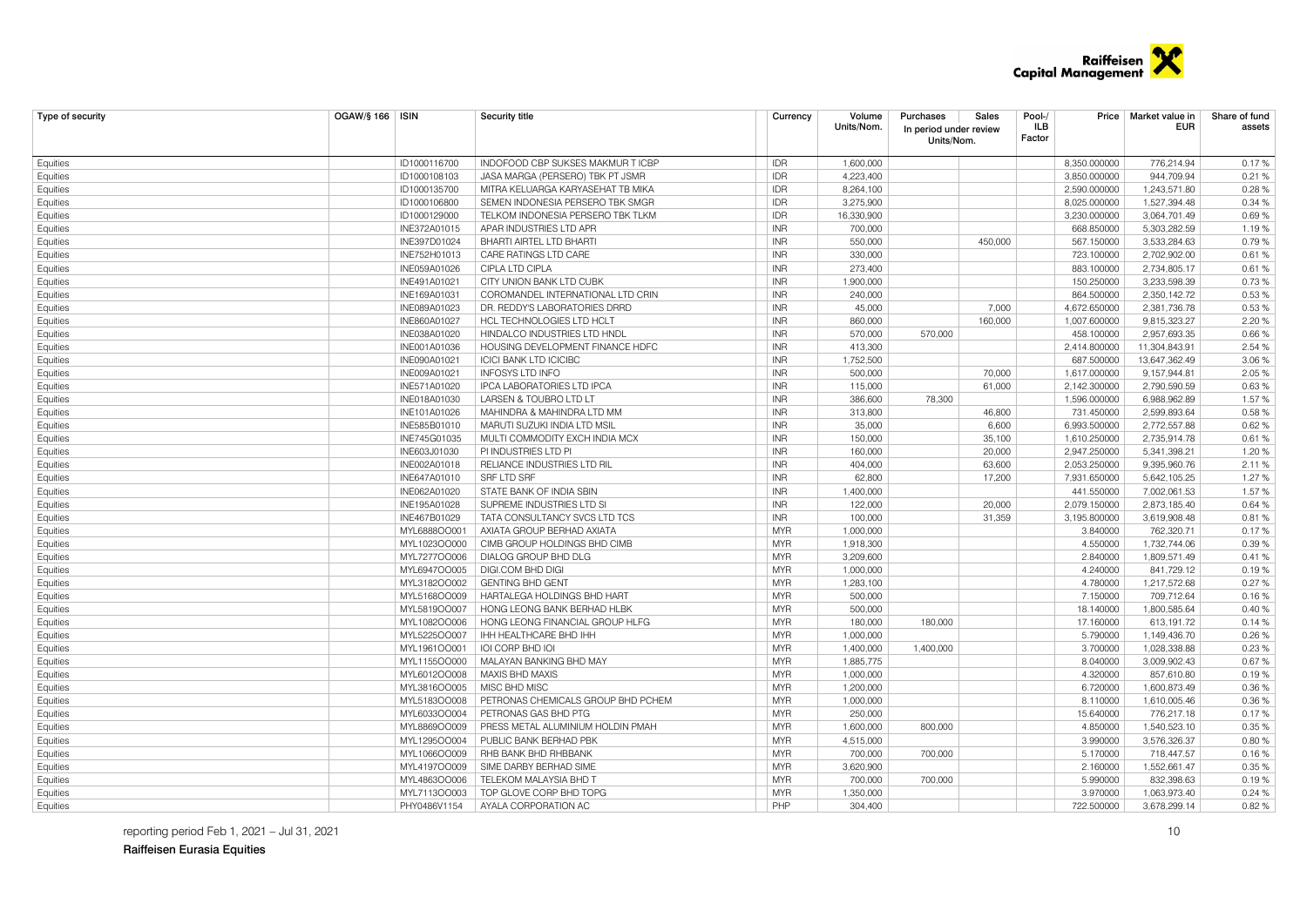

| Type of security                           | <b>OGAW/§ 166   ISIN</b> |              | <b>Security title</b>                            | Currency   | Volume<br>Units/Nom. | Purchases<br>In period under review<br>Units/Nom. | Sales          | Pool-/<br>ILB<br>Factor   | Price   Market value in<br>EUR | Share of fund<br>assets |
|--------------------------------------------|--------------------------|--------------|--------------------------------------------------|------------|----------------------|---------------------------------------------------|----------------|---------------------------|--------------------------------|-------------------------|
| Equities                                   |                          | PHY0488F1004 | AYALA LAND INC ALI                               | PHP        | 3,902,300            |                                                   |                | 35.150000                 | 2,294,090.41                   | 0.51%                   |
| Equities                                   |                          | PHY0967S1694 | BANK OF THE PHILIPPINE ISLAN BPI                 | PHP        | 1,897,500            |                                                   |                | 83.400000                 | 2,646,746.71                   | 0.59%                   |
| Equities                                   |                          | PHY077751022 | BDO UNIBANK INC BDO                              | PHP        | 1,054,000            |                                                   |                | 106.200000                | 1,872,102.72                   | 0.42%                   |
| Equities                                   |                          | PHY1973T1008 | D&L INDUSTRIES INC DNL                           | PHP        | 14,000,000           |                                                   |                | 8.010000                  | 1,875,534.68                   | 0.42%                   |
| Equities                                   |                          | PHY272571498 | GLOBE TELECOM INC GLO                            | PHP        | 37,100               |                                                   |                | 1,907.000000              | 1,183,284.43                   | 0.27%                   |
| Equities                                   |                          | PHY7510J1668 | SAN MIGUEL FOOD AND BEVERAGE FB                  | PHP        | 1,000,000            |                                                   |                | 84.500000                 | 1,413,257.36                   | 0.32%                   |
| Equities                                   |                          | PHY806761029 | SM INVESTMENTS CORP SM                           | PHP        | 136,700              |                                                   |                | 956.000000                | 2,185,702.02                   | 0.49%                   |
| Equities                                   |                          | RU0007252813 | ALROSA PJSC ALRS                                 | <b>RUB</b> | 1,568,237            | 1,568,237                                         | 1,000,000      | 133.930000                | 2,414,581.96                   | 0.54 %                  |
| Equities                                   |                          | RU0007661625 | <b>GAZPROM PJSC GAZP</b>                         | <b>RUB</b> | 4,661,100            | 1,638,400                                         |                | 286.810000                | 15,368,627.94                  | 3.45 %                  |
| Equities                                   |                          | RU0009024277 | LUKOIL PJSC LKOH                                 | <b>RUB</b> | 167,615              | 22,700                                            |                | 6,406.500000              | 12,344,858.00                  | 2.77%                   |
| Equities                                   |                          | RU0007288411 | MMC NORILSK NICKEL PJSC GMKN                     | <b>RUB</b> | 9,500                | 9,500                                             | 6,100          | 25,310.000000             | 2,764,191.56                   | 0.62%                   |
| Equities                                   |                          | RU000A0JR4A1 | MOSCOW EXCHANGE MICEX-RTS PJ MOEX                | <b>RUB</b> | 74,300               | 669,200                                           | 1,031,600      | 174.230000                | 148,820.97                     | 0.03%                   |
| Equities                                   |                          | RU000A0DKVS5 | NOVATEK PJSC NVTK                                | <b>RUB</b> | 340,100              |                                                   |                | 1,638.200000              | 6,405,100.38                   | 1.44 %                  |
| Equities                                   |                          | RU0009046452 | NOVOLIPETSK STEEL PJSC NLMK                      | <b>RUB</b> | 600,000              | 400,000                                           | 300,000        | 258.540000                | 1,783,328.63                   | 0.40%                   |
| Equities                                   |                          | RU000A0J2Q06 | ROSNEFT OIL CO PJSC ROSN                         | <b>RUB</b> | 542,790              |                                                   |                | 554.500000                | 3,460,077.09                   | 0.78%                   |
| Equities                                   |                          | RU0009029540 | SBERBANK OF RUSSIA PJSC SBER                     | <b>RUB</b> | 5,964,300            |                                                   |                | 304.000000                | 20,844,210.51                  | 4.67%                   |
| Equities                                   |                          | RU0009029557 | SBERBANK-PREFERENCE SBERP                        | <b>RUB</b> | 248,000              |                                                   |                | 285.670000                | 814,458.02                     | 0.18%                   |
| Equities                                   |                          | RU0009046510 | SEVERSTAL PJSC CHMF                              | <b>RUB</b> | 70,000               |                                                   | 30,000         | 1,796.200000              | 1,445,456.81                   | 0.32%                   |
| Equities                                   |                          | RU000A0JP5V6 | <b>VTB BANK PJSC VTBR</b>                        | <b>RUB</b> |                      | 2,517,596,100 2,517,596,100                       |                | 0.048275                  | 1,397,206.92                   | 0.31%                   |
| Equities                                   |                          | NL0009805522 | YANDEX NV-A YNDX                                 | <b>RUB</b> | 41,140               |                                                   | 28,900         | 5,033.000000              | 2,380,365.27                   | 0.53%                   |
| Equities                                   |                          | TH0268010R11 | ADVANCED INFO SERVICE-NVDR ADVANC-R              | THB        | 604,500              |                                                   |                | 178.000000                | 2,754,035.67                   | 0.62%                   |
| Equities                                   |                          | TH0765010R16 | AIRPORTS OF THAILAND PC-NVDR AOT-R               | THB        | 721,000              |                                                   |                | 57.500000                 | 1,061,100.12                   | 0.24%                   |
| Equities                                   |                          | TH0001010R16 | BANGKOK BANK PUBLIC CO-NVDR BBL-R                | THB        | 453,400              |                                                   |                | 103.500000                | 1,201,088.81                   | 0.27%                   |
| Equities                                   |                          | TH0264010R10 | BANGKOK DUSIT MED SERVI-NVDR BDMS-R              | <b>THB</b> | 2,969,700            |                                                   |                | 22.700000                 | 1,725,407.53                   | 0.39%                   |
| Equities                                   |                          | TH6999010R15 | BANGKOK EXPRESSWAY-NVDR BEM-R                    | THB        | 8,021,100            |                                                   |                | 7.800000                  | 1,601,333.49                   | 0.36%                   |
| Equities                                   |                          | TH0737010R15 | CP ALL PCL-NVDR CPALL-R                          | THB        | 2,593,200            |                                                   |                | 60.250000                 | 3,998,953.17                   | 0.90%                   |
| Equities                                   |                          | TH0661010R17 | HOME PRODUCT CENTER PCL-NVDR HMPRO-R             | THB        | 5.913.600            |                                                   |                | 13.100000                 | 1,982,788.97                   | 0.44%                   |
| Equities                                   |                          | TH1027010R10 | INDORAMA VENTURES PCL-NVDR IVL-R                 | THB        | 1,100,000            | 1,100,000                                         |                | 37.500000                 | 1,055,789.18                   | 0.24%                   |
| Equities                                   |                          | TH0016010017 | KASIKORNBANK PCL-FOREIGN KBANK/F                 | <b>THB</b> | 510,900              |                                                   |                | 103.500000                | 1,353,410.39                   | 0.30%                   |
| Equities                                   |                          | TH0016010R14 | KASIKORNBANK PCL-NVDR KBANK-R                    | THB        | 300,500              |                                                   |                | 103.500000                | 796,045.85                     | 0.18%                   |
| Equities                                   |                          | TH0143010R16 | LAND & HOUSES PUB - NVDR LH-R                    | THB        | 6,248,500            |                                                   |                | 8.000000                  | 1,279,437.32                   | 0.29%                   |
| Equities                                   |                          | TH0355010R16 | PTT EXPLOR & PROD PCL-NVDR PTTEP-R               | THB        | 430,000              | 430.000                                           |                | 108.000000                | 1,188,626.66                   | 0.27%                   |
| Equities                                   |                          | TH0646010R18 | PTT PCL-NVDR PTT-R                               | THB        | 4,582,200            |                                                   |                | 35.500000                 | 4,163,472.00                   | 0.93%                   |
| Equities                                   |                          | TH0098010R12 | SCG PACKAGING PCL-NVDR SCGP-R                    | <b>THB</b> | 880,000              | 880,000                                           |                | 69.000000                 | 1,554,121.67                   | 0.35%                   |
| Equities                                   |                          | TH0003010R12 | SIAM CEMENT PCL-NVDR SCC-R                       | THB        | 252,200              |                                                   |                | 410.000000                | 2,646,562.73                   | 0.59%                   |
| Equities                                   |                          | TREBIMM00018 | BIM BIRLESIK MAGAZALAR AS BIMAS                  | <b>TRY</b> | 474,728              |                                                   |                | 63.350000                 | 2,991,159.88                   | 0.67%                   |
| Equities                                   |                          | TRAEREGL91G3 | EREGLI DEMIR VE CELIK FABRIK EREGL               | <b>TRY</b> | 1,033,500            | 250,000                                           | 1,100,000      | 20.000000                 | 2,055,836.81                   | 0.46%                   |
| Equities                                   |                          | TRAOTOSN91H6 | FORD OTOMOTIV SANAYI AS FROTO                    | <b>TRY</b> | 72,000               | 80,000                                            | 8,000          | 170.900000                | 1,223,834.58                   | 0.27%                   |
| Equities                                   |                          | TRAKCHOL91Q8 | KOC HOLDING AS KCHOL                             | <b>TRY</b> | 1,490,692            |                                                   |                | 20.600000                 | 3,054,240.99                   | 0.68%                   |
| Equities                                   |                          | TREMAVI00037 | MAVI GIYIM SANAYI VE TICA-B MAVI                 | <b>TRY</b> | 71,463               | 71,463                                            |                | 54.000000                 | 383,816.08                     | 0.09%                   |
| Equities                                   |                          | TRETAVH00018 | TAV HAVALIMANLARI HOLDING AS TAVHL               | <b>TRY</b> | 500,000              | 500,000                                           |                | 22.940000                 | 1,140,805.43                   | 0.26%                   |
| Equities                                   |                          | TRASISEW91Q3 | TURK SISE VE CAM FABRIKALARI SISE                | <b>TRY</b> | 2,550,000            | 1,350,000                                         |                | 7.660000                  | 1,942,750.86                   | 0.44%                   |
| Equities                                   |                          | TRAGARAN91N1 | TURKIYE GARANTI BANKASI GARAN                    | <b>TRY</b> | 4,374,800            | 750,000                                           |                | 8.340000                  | 3,628,878.39                   | 0.81%                   |
|                                            |                          | TRAYKBNK91N6 | YAPI VE KREDI BANKASI YKBNK                      | <b>TRY</b> | 5,300,000            |                                                   |                | 2.310000                  | 1,217,687.95                   | 0.27%                   |
| Equities                                   |                          | NL0009805522 |                                                  | <b>USD</b> |                      |                                                   |                |                           |                                | 0.02%                   |
| Equities                                   |                          | US69269L1044 | YANDEX NV-A YNDX<br>OZON HOLDINGS PLC - ADR OZON | <b>RUB</b> | 1,300                | 13,800                                            | 4,100<br>9,200 | 68.940000<br>3,943.000000 | 75,410.83<br>208,514.85        | 0.05%                   |
| <b>Equities ADR</b>                        |                          | US0567521085 | BAIDU INC - SPON ADR BIDU                        | <b>USD</b> | 4,600                |                                                   |                | 167.060000                |                                | 0.35%                   |
| <b>Equities ADR</b><br><b>Equities ADR</b> |                          | US23292B1044 | D-MARKET ELECTRONIC SERVICES HEPS                | <b>USD</b> | 11,100<br>74,275     | 74,275                                            |                | 13.490000                 | 1,560,323.11<br>843,089.53     | 0.19%                   |
| <b>Equities ADR</b>                        |                          | US3682872078 | GAZPROM PJSC-SPON ADR OGZD                       | <b>USD</b> | 358.400              |                                                   |                | 7.834000                  | 2.362.493.67                   | 0.53%                   |
| Equities ADR                               |                          | US47215P1066 | JD.COM INC-ADR JD                                | <b>USD</b> | 45.500               | 11.000                                            | 23.700         | 71.930000                 | 2,753,851.66                   | 0.62%                   |
|                                            |                          |              |                                                  |            |                      |                                                   |                |                           |                                |                         |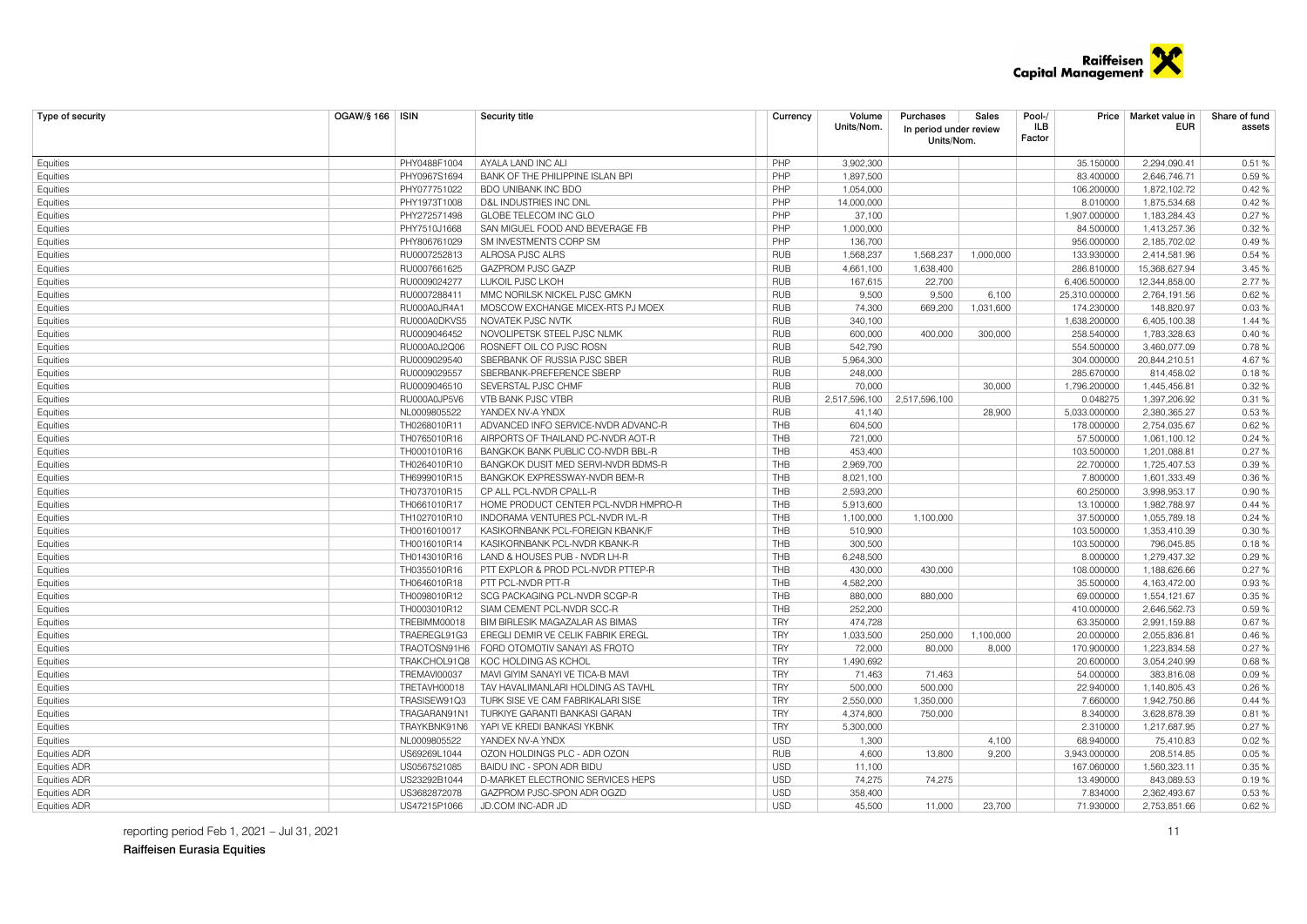

| Type of security                                                                                                                | OGAW/§ 166   ISIN |              | Security title                                            | Currency   | Volume<br>Units/Nom. | Purchases<br>Sales<br>In period under review<br>Units/Nom. | Pool-/<br>ILB<br>Factor | Price   Market value in<br>EUR | Share of fund<br>assets |
|---------------------------------------------------------------------------------------------------------------------------------|-------------------|--------------|-----------------------------------------------------------|------------|----------------------|------------------------------------------------------------|-------------------------|--------------------------------|-------------------------|
| <b>Equities ADR</b>                                                                                                             |                   | US69343P1057 | LUKOIL PJSC-SPON ADR LKOD                                 | <b>USD</b> | 7,200                | 7,200                                                      | 87.600000               | 530,708.07                     | 0.12%                   |
| <b>Equities ADR</b>                                                                                                             |                   | US55315J1025 | MMC NORILSK NICKEL PJSC-ADR MNOD                          | <b>USD</b> | 158,510              | 155,000                                                    | 34.530000               | 4,605,452.73                   | 1.03%                   |
| <b>Equities ADR</b>                                                                                                             |                   | US64110W1027 | NETEASE INC-ADR NTES                                      | <b>USD</b> | 28,900               |                                                            | 100.900000              | 2,453,624.47                   | 0.55%                   |
| <b>Equities ADR</b>                                                                                                             |                   | US62914V1061 | NIO INC - ADR NIO                                         | <b>USD</b> | 97,000               | 22,000<br>8,400                                            | 42.620000               | 3,478,598.17                   | 0.78%                   |
| <b>Equities ADR</b>                                                                                                             |                   | US69269L1044 | OZON HOLDINGS PLC - ADR OZON                              | <b>USD</b> | 9,300                | 9,300                                                      | 53.230000               | 416,541.71                     | 0.09%                   |
| <b>Equities GDR</b>                                                                                                             |                   | US87238U2033 | TCS GROUP HOLDING-GDR REG S TCSG                          | <b>RUB</b> | 42,000               |                                                            | 6,400.000000            | 3,090,164.87                   | 0.69%                   |
| Equities GDR                                                                                                                    |                   | US6698881090 | NOVATEK PJSC-SPONS GDR REG S NVTK                         | <b>USD</b> | 11,610               |                                                            | 223.700000              | 2,185,331.31                   | 0.49%                   |
| <b>Equities GDR</b>                                                                                                             |                   | US67812M2070 | ROSNEFT OIL CO PJSC-REGS GDR ROSN                         | <b>USD</b> | 135,400              |                                                            | 7.540000                | 859,031.51                     | 0.19%                   |
| Exchange-traded-funds                                                                                                           | <b>OGAW</b>       | IE00BQT3WG13 | ISHARES IV PLC - ISHARES MSCI CHINA A UCITS ETF USD (ACC) | <b>EUR</b> | 2,036,550            | 381,450                                                    | 5.182000                | 10,553,402.10                  | 2.37%                   |
| Investment certificates Raiffeisen                                                                                              | <b>OGAW</b>       | AT0000A07FR3 | RAIFFEISEN RUSSIA EQUITIES (R) T                          | <b>EUR</b> | 113,000              |                                                            | 128.640000              | 14,536,320.00                  | 3.26%                   |
| Total licensed securities admitted to trading on the official market or another<br>regulated market and investment certificates |                   |              |                                                           |            |                      |                                                            |                         | 442,199,673.18                 | 99.16%                  |
| Equities                                                                                                                        |                   |              | QOXDBM071935   REAL GOLD MINING LTD.; UNTRADE UNLISTED    | <b>HKD</b> | 425,918              |                                                            | 0.000000                | 0.00                           | 0.00%                   |
| Total licensed securities not admitted to trading on the official market or another<br>regulated market                         |                   |              |                                                           |            |                      |                                                            |                         | 0.00                           | 0.00%                   |
| <b>Total securities</b>                                                                                                         |                   |              |                                                           |            |                      |                                                            |                         | 442,199,673.18                 | 99.16%                  |
| <b>Bank balances/liabilities</b>                                                                                                |                   |              |                                                           |            |                      |                                                            |                         |                                |                         |
|                                                                                                                                 |                   |              |                                                           | <b>EUR</b> |                      |                                                            |                         | 2,004,372.51                   | 0.45%                   |
|                                                                                                                                 |                   |              |                                                           | <b>HKD</b> |                      |                                                            |                         | $-775.47$                      | $-0.00%$                |
|                                                                                                                                 |                   |              |                                                           | THB        |                      |                                                            |                         | $-0.01$                        | $-0.00%$                |
|                                                                                                                                 |                   |              |                                                           | <b>USD</b> |                      |                                                            |                         | 826.362.30                     | 0.19%                   |
| Total bank balances/liabilities                                                                                                 |                   |              |                                                           |            |                      |                                                            |                         | 2,829,959.33                   | 0.63%                   |
| <b>Accruals and deferrals</b>                                                                                                   |                   |              |                                                           |            |                      |                                                            |                         |                                |                         |
| Interest claims (on securities and bank balances)                                                                               |                   |              |                                                           |            |                      |                                                            |                         | $-275.89$                      | $-0.00%$                |
| Dividends receivable                                                                                                            |                   |              |                                                           |            |                      |                                                            |                         | 1.838.992.25                   | 0.41%                   |
| Total accruals and deferrals                                                                                                    |                   |              |                                                           |            |                      |                                                            |                         | 1,838,716.36                   | 0.41%                   |
| Other items                                                                                                                     |                   |              |                                                           |            |                      |                                                            |                         |                                |                         |
| Various fees                                                                                                                    |                   |              |                                                           |            |                      |                                                            |                         | $-919.188.42$                  | $-0.21%$                |
| Total other items                                                                                                               |                   |              |                                                           |            |                      |                                                            |                         | $-919,188.42$                  | $-0.21%$                |
| <b>Total fund assets</b>                                                                                                        |                   |              |                                                           |            |                      |                                                            |                         | 445.949.160.45                 | 100.00%                 |

| <b>ISIN</b>  | Income class |                                         | Currency   | Net asset value per unit | Units in circulation |
|--------------|--------------|-----------------------------------------|------------|--------------------------|----------------------|
| AT0000745856 |              | income-distributina                     | <b>EUF</b> | 193.26                   | 159.378.268          |
| AT0000A1TVW8 |              | income-distributing                     | EUF        | 111.45                   | 5,564.302            |
| AT0000745864 |              | income-retaining                        | <b>EUF</b> | 254.36                   | 1,150,879.983        |
| AT0000A1TW0  |              | income-retaining                        | <b>EUF</b> | 119.87                   | 168,966.345          |
| AT0000A0EYC8 |              | full income-retaining (outside Austria) | EUF        | 315.29                   | 1,212.099            |
| AT0000745872 |              | full income-retaining (outside Austria) | <b>EUF</b> | 277.54                   | 364,438.314          |

reporting period Feb 1, 2021 – Jul 31, 2021 12

Raiffeisen Eurasia Equities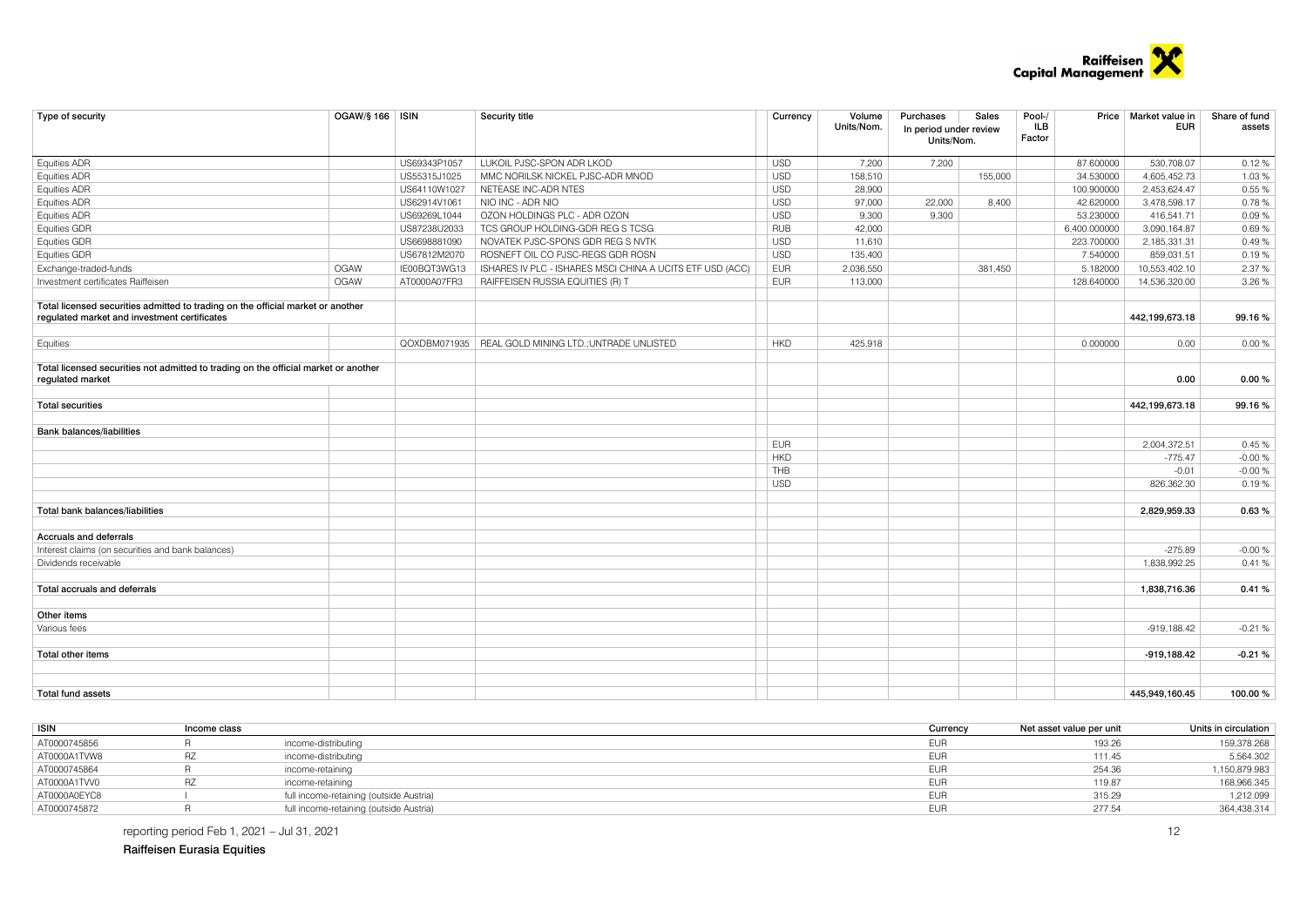

| <b>ISIN</b>  | Income class |                               | Currency | Net asset value per unit | Units in circulation |
|--------------|--------------|-------------------------------|----------|--------------------------|----------------------|
| AT0000A1TVX6 |              | side Austria<br>vo rotoinina. |          | `، ف∆ ا                  | 0.000                |

#### Frozen securities forming part of the portfolio of investments (securities lending transactions)

| <b>ISIN</b>  | ecurity titleذ                                            | Currency | ال ج Jul 30, 2021 |
|--------------|-----------------------------------------------------------|----------|-------------------|
| IF00BOT3WG13 | ISHARES IV PLC - ISHARES MSCI CHINA A UCITS ETF USD (ACC) |          | ,250,000          |

#### Exchange rates

#### Foreign currency assets were converted into EUR on the basis of the exchange rates applicable on Jul 29, 2021

| Currency             |            | Price (1 EUR $=$ ) |
|----------------------|------------|--------------------|
| <b>British Pound</b> | GBP        | 0.850350           |
| Hong Kong Dollars    | <b>HKD</b> | 9.236350           |
| Indonesian Rupiah    | <b>IDR</b> | 17,211.727500      |
| Indian Rupees        | <b>INR</b> | 88.284000          |
| Malaysian Ringgit    | MYR        | 5.037250           |
| Philippines Pesos    | PHP        | 59.790950          |
| Russian Rubles       | <b>RUB</b> | 86.985650          |
| Thai Baht            | THB        | 39.070300          |
| Turkish Lira         | <b>TRY</b> | 10.054300          |
| US Dollars           | <b>USD</b> | 1.188450           |

### Securities purchases and sales during the period under review not listed under the portfolio of assets:

| Type of security    | OGAW/§ 166<br><b>ISIN</b> | Security title                    | Currency   | Purchases<br>Additions | Sales<br>Disposals |
|---------------------|---------------------------|-----------------------------------|------------|------------------------|--------------------|
| Equities            | BMG0171K1018              | ALIBABA HEALTH INFORMATION T 241  | <b>HKD</b> |                        | 878,000            |
| Equities            | BMG8086V1467              | SHENZHEN INTL HOLDINGS 152        | <b>HKD</b> | 39,426                 | 1,187,894          |
| Equities            | KYG9T20A1060              | WEIMOB INC 2013                   | <b>HKD</b> | 1,170,000              | 1,170,000          |
| Equities            | CNE100000PP1              | XINJIANG GOLDWIND SCI&TEC-H 2208  | <b>HKD</b> |                        | 900,000            |
| Equities            | CNE100000X85              | ZOOMLION HEAVY INDUSTRY - H 1157  | <b>HKD</b> | 1,596,200              | 1,596,200          |
| Equities            | ID1000102502              | PT XL AXIATA TBK EXCL             | <b>IDR</b> |                        | 6,800,000          |
| Equities            | RU000A0JSQ90              | DETSKY MIR PJSC DSKY              | <b>RUB</b> | 692,210                | 692,210            |
| Equities            | RU000A0JKQU8              | MAGNIT PJSC MGNT                  | <b>RUB</b> |                        | 72,700             |
| Equities            | RU000A0JNAA8              | POLYUS PJSC PLZL                  | <b>RUB</b> |                        | 8,000              |
| Equities            | RU000A0DQZE3              | SISTEMA PJSFC AFKS                | <b>RUB</b> |                        | 4,267,400          |
| Equities            | RU0008926258              | SURGUTNEFTEGAS PJSC SNGS          | <b>RUB</b> |                        | 1,054,600          |
| Equities            | RU0009029524              | SURGUTNEFTEGAS-PREFERENCE SNGSP   | <b>RUB</b> |                        | 1,635,800          |
| Equities            | RU0009033591              | TATNEFT PJSC TATN                 | <b>RUB</b> | 134,200                | 251,700            |
| Equities            | TH6068010R19              | MUANGTHAI CAPITAL PCL-NVDR MTC-R  | <b>THB</b> | 700,000                | 700,000            |
| Equities            | TRAAKBNK91N6              | AKBANK T.A.S. AKBNK               | <b>TRY</b> |                        | 2,604,560          |
| Equities            | TRASAHOL91Q5              | HACI OMER SABANCI HOLDING SAHOL   | <b>TRY</b> |                        | 2,400,000          |
| Equities            | TRATCELL91M1              | TURKCELL ILETISIM HIZMET AS TCELL | <b>TRY</b> |                        | 599,300            |
| <b>Equities ADR</b> | US01609W1027              | ALIBABA GROUP HOLDING-SP ADR BABA | <b>USD</b> |                        | 82,400             |
| <b>Equities ADR</b> | US8766292051              | TATNEFT PAO-SPONSORED ADR ATAD    | <b>USD</b> |                        | 34,380             |
| <b>Equities GDR</b> | US98387E2054              | X 5 RETAIL GROUP NV-REGS GDR FIVE | <b>RUB</b> |                        | 30,100             |
| Equities GDR        | US5603172082              | MAIL.RU GROUP-GDR REGS MAIL       | <b>USD</b> |                        | 46,700             |
| Equities GDR        | US98387E2054              | X 5 RETAIL GROUP NV-REGS GDR FIVE | <b>USD</b> |                        | 32,300             |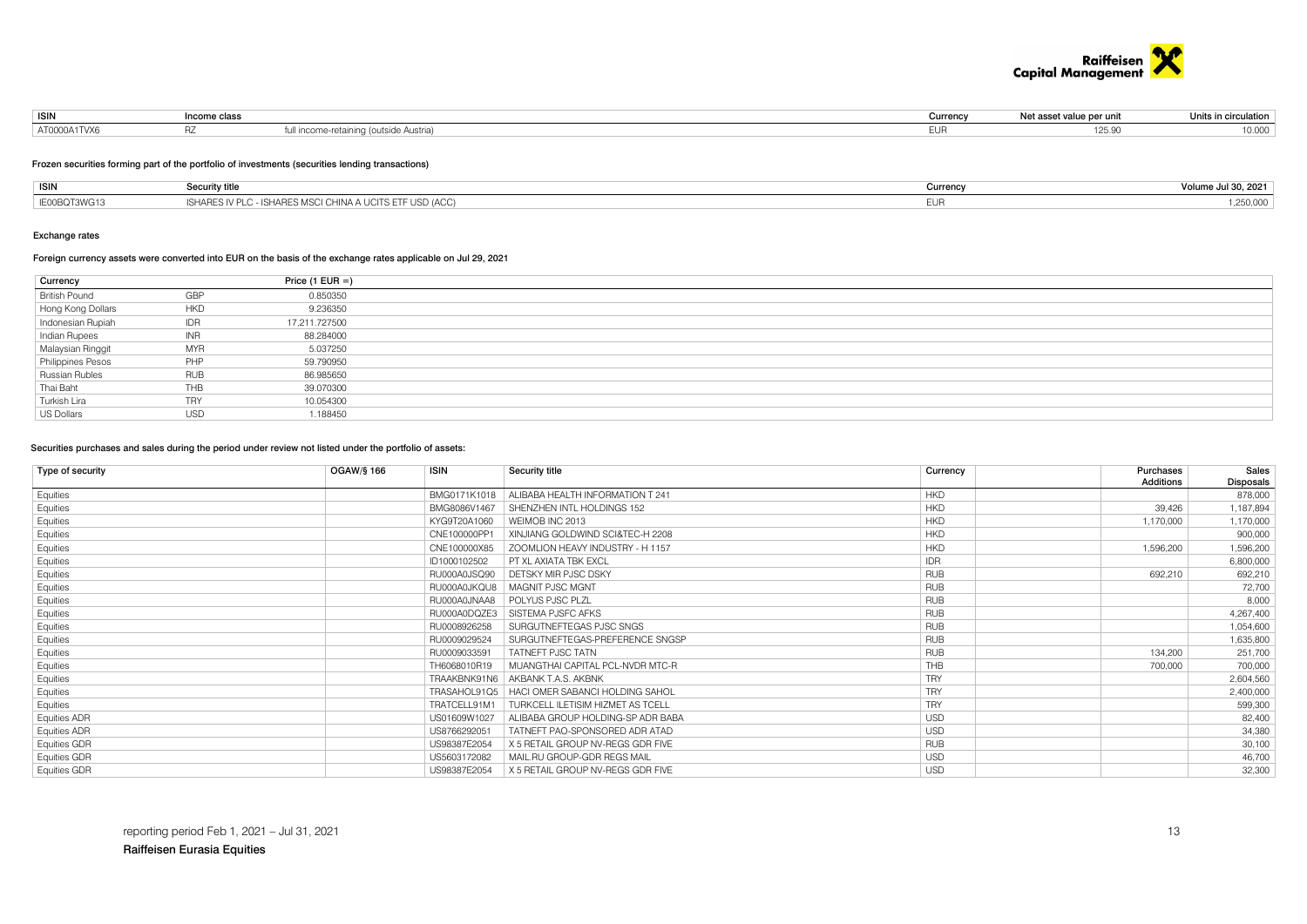

#### Further information on securities lending transactions

• Overall risk (exposure) (securities loaned as of the reporting date versus fund volume):

1.45 %

Value of loaned securities: 6,477,500.00 EUR

Proportion of assets eligible for lending transactions: 1.46 %

On the reporting date Jul 31, 2021 the following securities had been lent:

| <b>ISIN</b>  | Security title                                            | Regulated |            | Currency Asset class | Issuer                                 | Rating | Volume Jul 30, | Market value                    | Share of |
|--------------|-----------------------------------------------------------|-----------|------------|----------------------|----------------------------------------|--------|----------------|---------------------------------|----------|
|              |                                                           | market    |            |                      |                                        |        | 2021           | (incl. any interest fund assets |          |
|              |                                                           |           |            |                      |                                        |        |                | accrued) Jul 30,                |          |
|              |                                                           |           |            |                      |                                        |        |                | 2021                            |          |
| IE00BQT3WG13 | iShares IV plc - iShares MSCI China A UCITS ETF USD (Acc) | LISTED    | <b>EUR</b> | Equities             | iShares MSCI China A UCITS ETF USD Acc | n.v.   | 1.250.000      | 6,477,500.00                    | 1.45%    |

• Identity of the counterparties for securities lending transactions:

Raiffeisen Bank International AG (as a recognized securities lending system within the meaning of § 84 InvFG)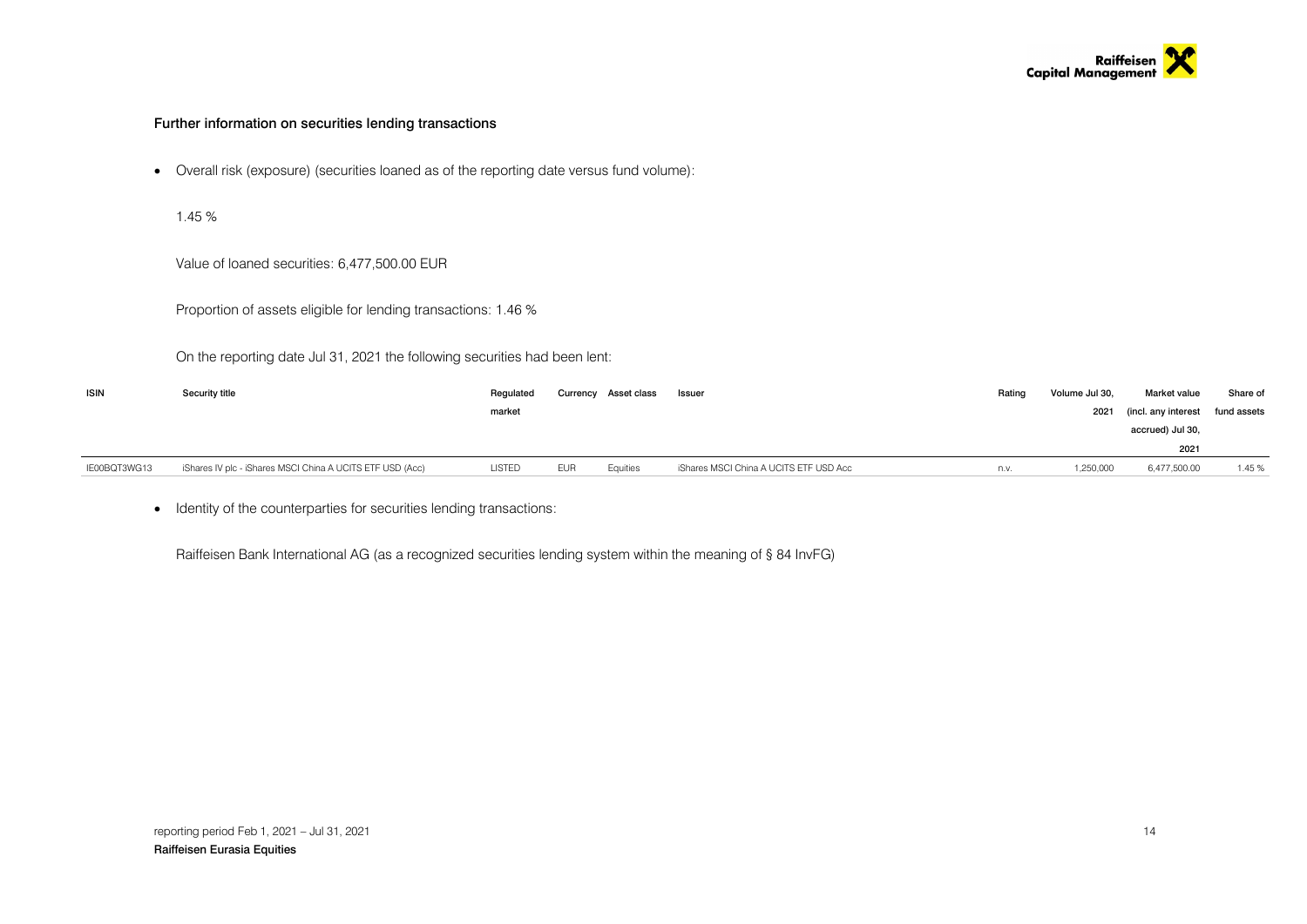• Nature and value of eligible collateral received by the investment fund versus the counterparty risk:

Under the master agreement on securities lending transactions concluded between the management company and Raiffeisen Bank International AG, Raiffeisen Bank International AG is obliged to provide collateral for loaned securities. Bonds, equities and units in investment funds are permitted as collateral. The bonds used as collateral may be issued by sovereigns, supranational issuers and/or companies etc. No stipulations apply in relation to the terms of these bonds. Within the scope of provision of collateral, pursuant to § 4 of the Austrian Securities Lending and Repurchase Agreement Ordinance (Verordnung zu Wertpapierleih- und Pensionsgeschäften, WPV), diversification and correlation with risk diversification achieved through quantitative issuer limits in particular and appropriate liquidity for collateral for the purpose of tradability and realizability will be ensured. This collateral will be valued on each banking day, subject to an add-on compared to the valuation of the securities loaned from the fund in accordance with provisions of EU Regulation 575/2013 (CRR). For bonds, this add-on will be determined on the basis of the credit rating of the issuer and the remaining term of the bond and will amount to no less than 0.5 %. For equities and units in investment funds, this add-on will amount to 10.607 %. The value of the required collateral, thus calculated, will result in the ongoing overcollateralization of the fund's outstanding securities lending positions.

On the reporting date the collateral had the following makeup:

| <b>ISIN</b>  | Security title                          |        |            | Currency Asset class | Issuer                     | Rating | Volume Jul 30, | Market value in         |
|--------------|-----------------------------------------|--------|------------|----------------------|----------------------------|--------|----------------|-------------------------|
|              |                                         | market |            |                      |                            |        |                | 2021 portfolio currency |
| USY15025AC67 | CHINA GOVT INTL BOND CHINA 1.2 10/21/30 | LISTED | <b>USD</b> | Bonds                | People's Republic of China |        | 15,000,000     | 12,376,246.37           |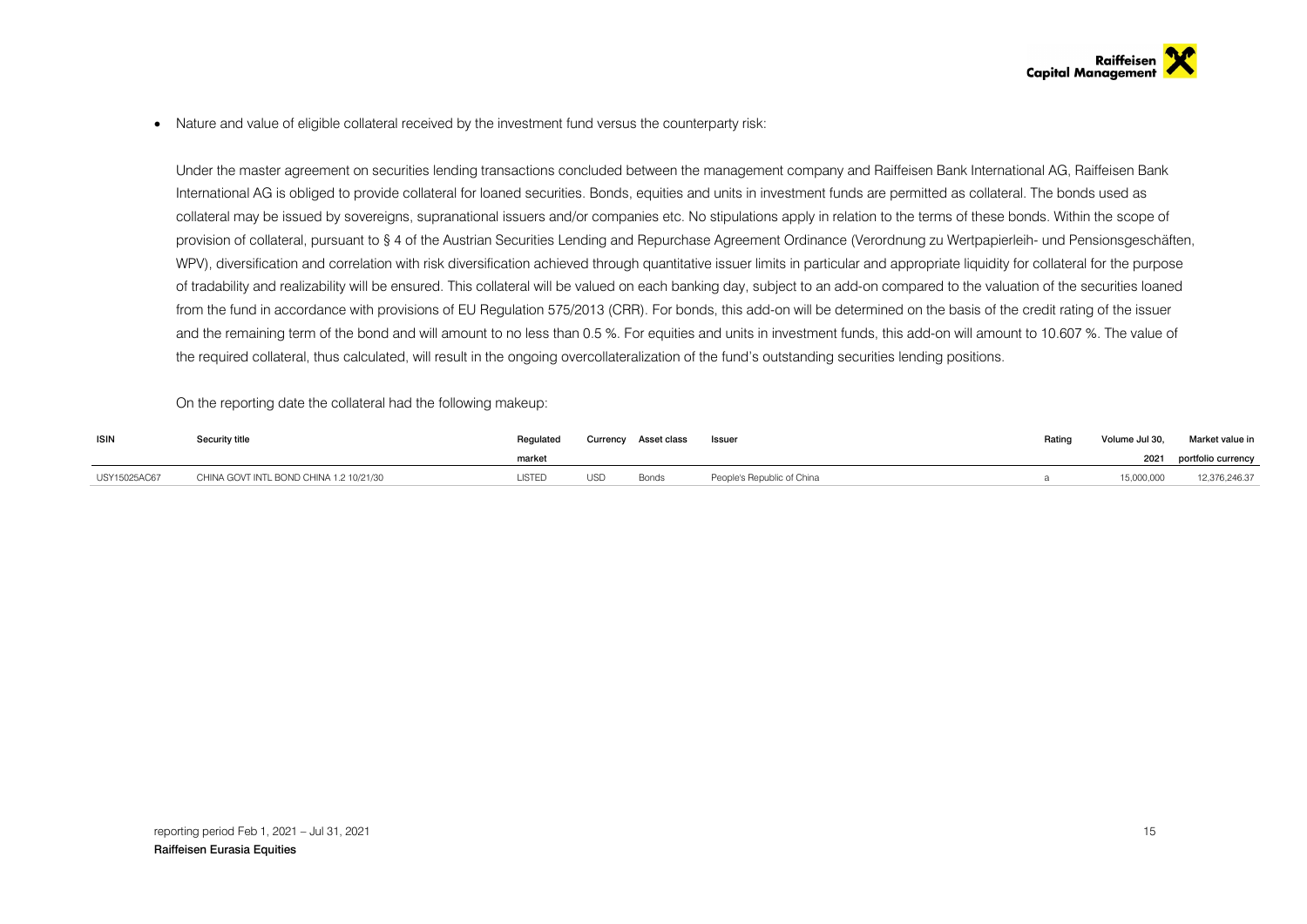

In relation to securities lending transactions, the investment fund is not entirely collateralized by means of securities which are either issued or guaranteed by an EEA member state.

Collateral holding period: unlimited

Period of securities lending:

| Duration / Davs | $<$ 1 dav | 1-7 davs | 7-30 davs | 30-90 davs | 90-360 days |  |
|-----------------|-----------|----------|-----------|------------|-------------|--|
|                 | 0 %       | ገ %      | 0 %       | 0 %        | 100 %       |  |

Country of counterparty (Raiffeisen Bank International AG): Austria Settlement: bilateral

• Reuse of collateral:

Collateral received is not reused.

• Custody of collateral which the investment fund has received in connection with securities lending transactions:

The collateral will be held in a separate sub-account with the custodian bank/depositary for each fund.

• Custody of collateral which the investment fund has provided in connection with securities lending transactions:

Within the limits stipulated by law (§ 84 InvFG), the management company is merely permitted to lend securities to third parties. However, it is not permitted to borrow securities. Accordingly, the investment fund will not provide any collateral within the scope of securities lending transactions.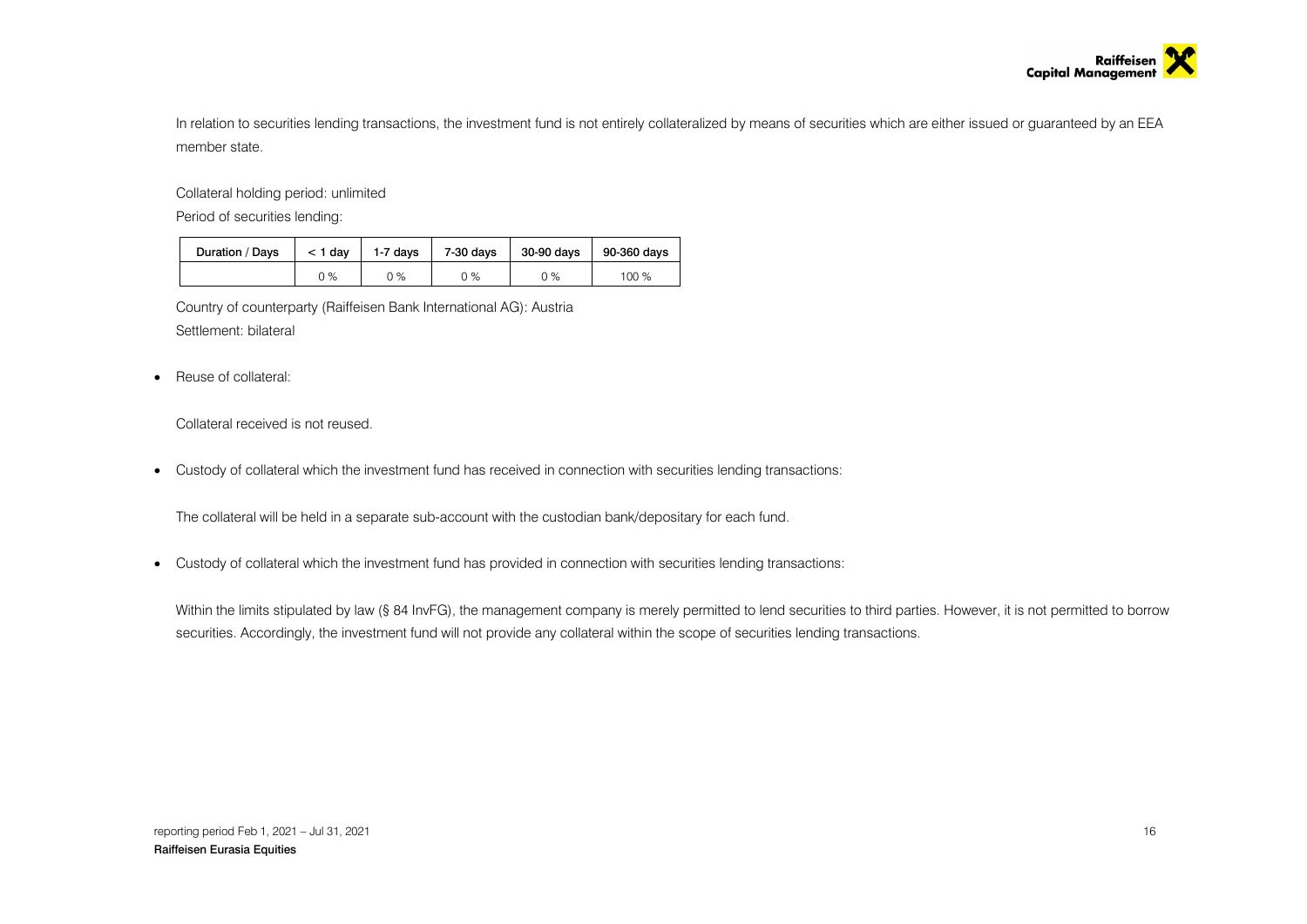

#### Further information on repurchase agreements

During the reporting period, no repurchase agreements were concluded on behalf of the fund. Accordingly, the information concerning repurchase agreements which is stipulated in § 8 of the Austrian Securities Lending and Repurchase Agreement Ordinance and Art. 13 of Regulation (EU) No. 2015/2365 is not required.

#### Total return swaps and similar derivative instruments

A total return swap is a credit derivative instrument. Income and fluctuations in the value of the underlying financial instrument (underlying instrument or reference asset) are exchanged for fixed interest payments.

The fund did not enter into total return swaps or similar derivative instruments in the period under review.

Raiffeisen Kapitalanlage-Gesellschaft m.b.H. complies with the code of conduct for the Austrian investment fund industry 2012.

Vienna, 3 September 2021Raiffeisen Kapitalanlage-Gesellschaft m.b.H. Rainer Schnabl Mag. (FH) Dieter Aigner Aad Ing. Michal Kustra